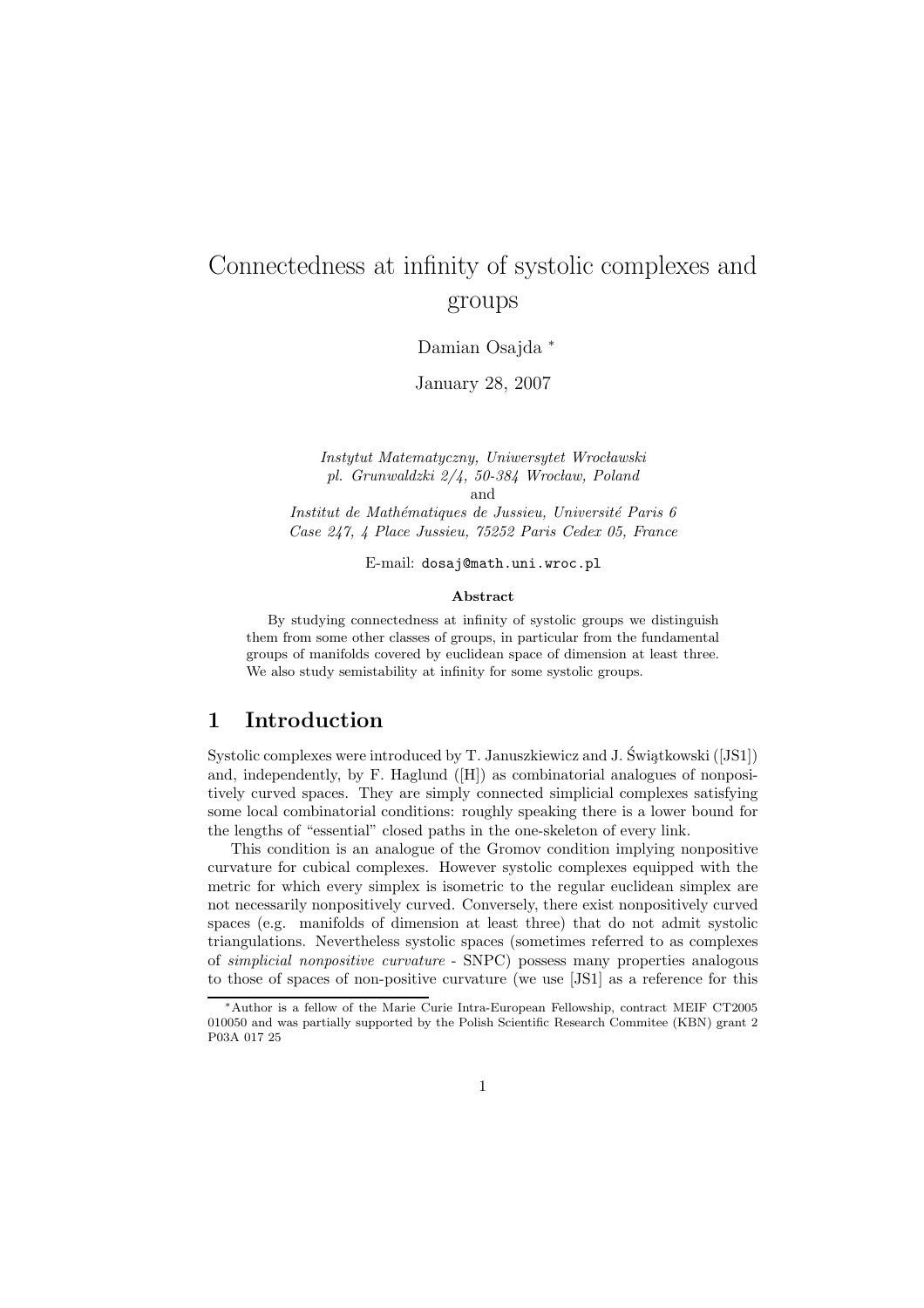theory). They are contractible (this is an analogue of the Cartan-Hadamard theorem), with some additional assumptions they are Gromov hyperbolic or  $CAT(0)$  $(CAT(-1))$ , and complexes of groups with links satisfying the same conditions as links in systolic spaces are developable.

The latter property allows one to construct many examples of systolic spaces and groups (i.e. groups acting geometrically on systolic complexes) with some additional properties and to answer some open questions.

Systolic groups are biautomatic ([JS1]). They can be considered as higher dimensional analogues of small cancellation groups ([W]). Ideal boundaries of 7-systolic groups are strongly hereditarily aspherical compacta ([O]).

We study the topology at infinity of systolic complexes and groups. It turns out that connectedness at infinity allows to distinguish systolic groups from some other classes of groups, in particular from fundamental groups of closed manifolds covered by  $\mathbb{R}^n$ , for  $n > 2$  (see Section 3). This extends some of the results obtained in [JS2] and [W] (see Subsection 3.1 below). Our main tool is the property  $Conn_k^{\infty}(G)$  (see Section 2.3) saying that for every contractible, rigid  $G-CW$ complex X on which G acts properly discontinuously and cocompactly and for every neighborhood  $U$  of infinity in  $X$  there exists a smaller neighborhood of infinity  $V \subset U$  such that every k-dimensional sphere in V is homotopically trivial in U. The main result is the following.

**Theorem 1 (Theorem 3.1 in Section 3)** Let X be a locally finite systolic complex, let G be a systolic group and let  $k \geq 2$  be a natural number. Then the conditions  $Conn_{k}^{\infty}(X)$  and  $Conn_{k}^{\infty}(G)$  hold.

As a corollary of this theorem, using some homological algebra, we obtain the following.

Theorem 2 (Theorem 3.2 in Section 3) Systolic groups are not simply connected at infinity.

In Subsection 3.1 we give some examples of groups that are not systolic. Among them there are some Coxeter groups, lattices in isometry groups of some buildings and nonpositively curved cubical complexes.

In Section 4 we study topology at infinity of locally finite systolic chamber complexes such that links of vertices are connected and complements of open balls of radius 2 in those links are connected— condition  $R(v, X)$  in Section 4. Our results can be viewed as analogues of some of the results obtained in [BMcCM] for  $CAT(0)$  complexes and in [DM] for Coxeter groups. We prove the following.

**Theorem 3 (Theorem 4.6, Section 3)** Let X be a locally finite systolic chamber complex of dimension greater than one. Suppose that  $R(v, X)$  holds for almost every vertex  $v \in X$  (i.e. for all but finitely many). Then X is not simply connected at infinity. Moreover, if  $G$  acts properly and cocompactly on  $X$  then  $G$  is semistable at infinity.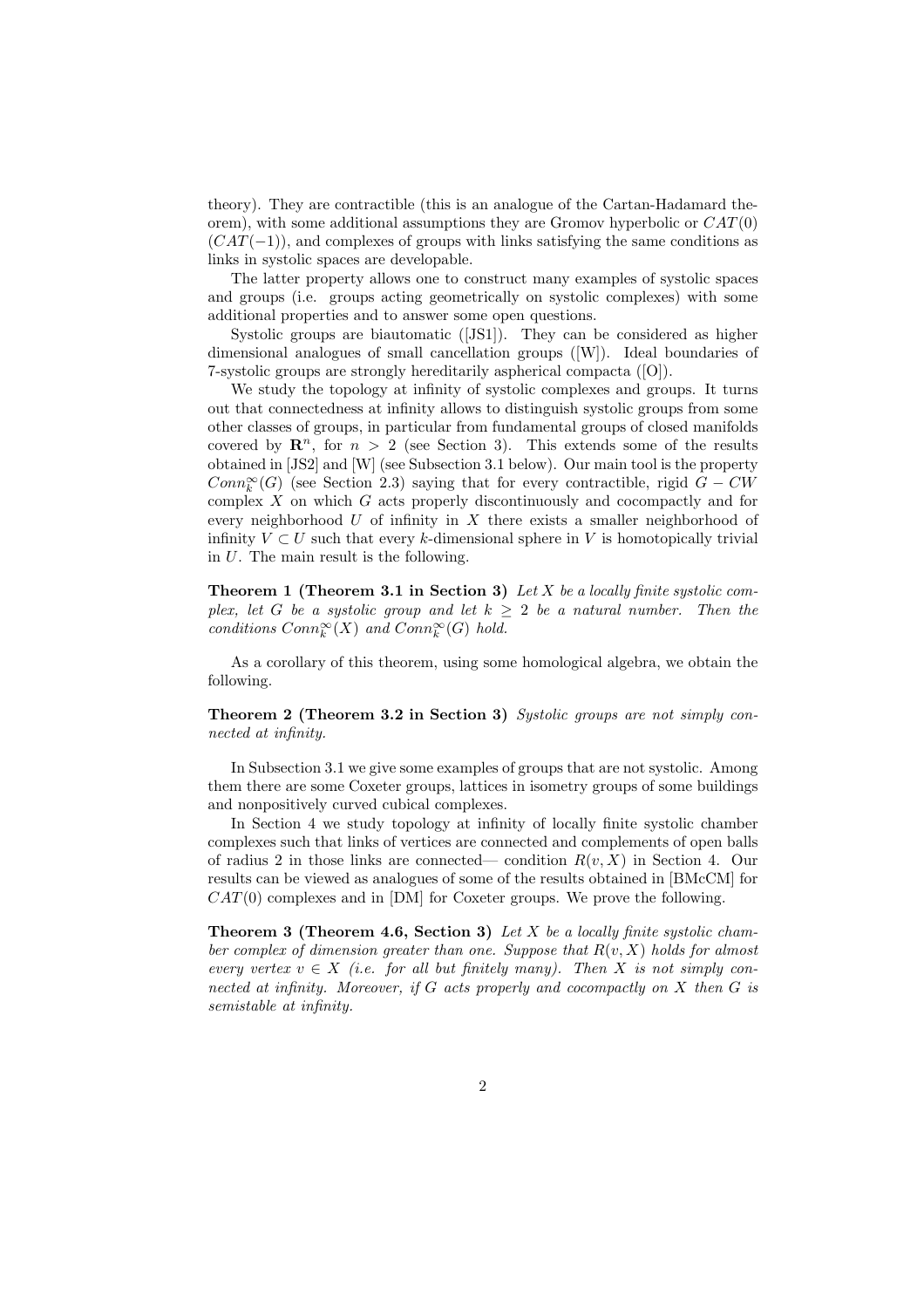As shown in Section 4 for a systolic group acting on a normal pseudomanifold X the condition  $R(v, X)$  holds for every vertex v. Such groups of arbitrarily large cohomological dimension are constructed in [JS1]. Those groups are the only systolic groups of cohomological dimension greater than two known to us at the moment.

Semistability at infinity is conjectured to hold for all one ended finitely presented groups. Thus we just give new examples of groups for which it holds.

I would like to thank Tadeusz Januszkiewicz and Jacek Świątkowski for introducing me to the subject and suggesting the problem. I am also grateful to them and to Jan Dymara, Ross Geoghegan, Peter Kropholler, Ian Leary and Carrie Schermetzler for helpful conversations.

# 2 Preliminaries

#### 2.1 Systolic complexes and groups

A simplicial complex  $X$  is flag if every finite subset of its vertices pairwise connected by edges spans a simplex of X. Following  $[JS1]$  and  $[JS2]$  we say that, for a given natural  $k > 4$ , a simplicial complex X is k-large if it is flag and if every cycle  $\gamma$  in X (i.e. its subcomplex homeomorphic to the circle) of length  $4 \le |\gamma| \le k$  has a diagonal (i.e. an edge connecting two nonconsecutive vertices in  $\gamma$ ). Here  $|\gamma|$ denotes the number of edges of  $\gamma$ .

A simplicial complex X is locally k-large if for every simplex  $\sigma \neq \emptyset$  of X its link  $X_{\sigma}$  in X is k-large.

X is k-systolic if it is locally k-large, connected and simply connected.

Because  $k = 6$  is of special importance in that theory, 6-systolic complexes are called systolic.

A group acting geometrically (i.e. properly discontinuously and cocompactly) by simplicial automorphisms on a  $k$ -systolic (resp. systolic) complex is called k-systolic (resp. systolic).

For example free groups and fundamental groups of surfaces are systolic. For other examples see below.

In the rest of this subsection we list some results concerning systolic complexes and groups which we will use later. If it is not stated otherwise they can be found in [JS1] and we follow the notation of that paper. In particular, for a simplicial complex X we denote by  $X^{(i)}$  its *i*-skeleton, and we denote by  $\sigma * \rho$  the join of simplices  $\sigma$  and  $\rho$ .

Recall that a subcomplex Y of a simplicial complex X is full if every set A of vertices of Y spanning a simplex of X spans a simplex in Y. The following facts are immediate:

**Fact 2.1** 1. A full subcomplex in a (locally) k-large complex is (locally) k-large.

2. Links of a k-large complex are k-large.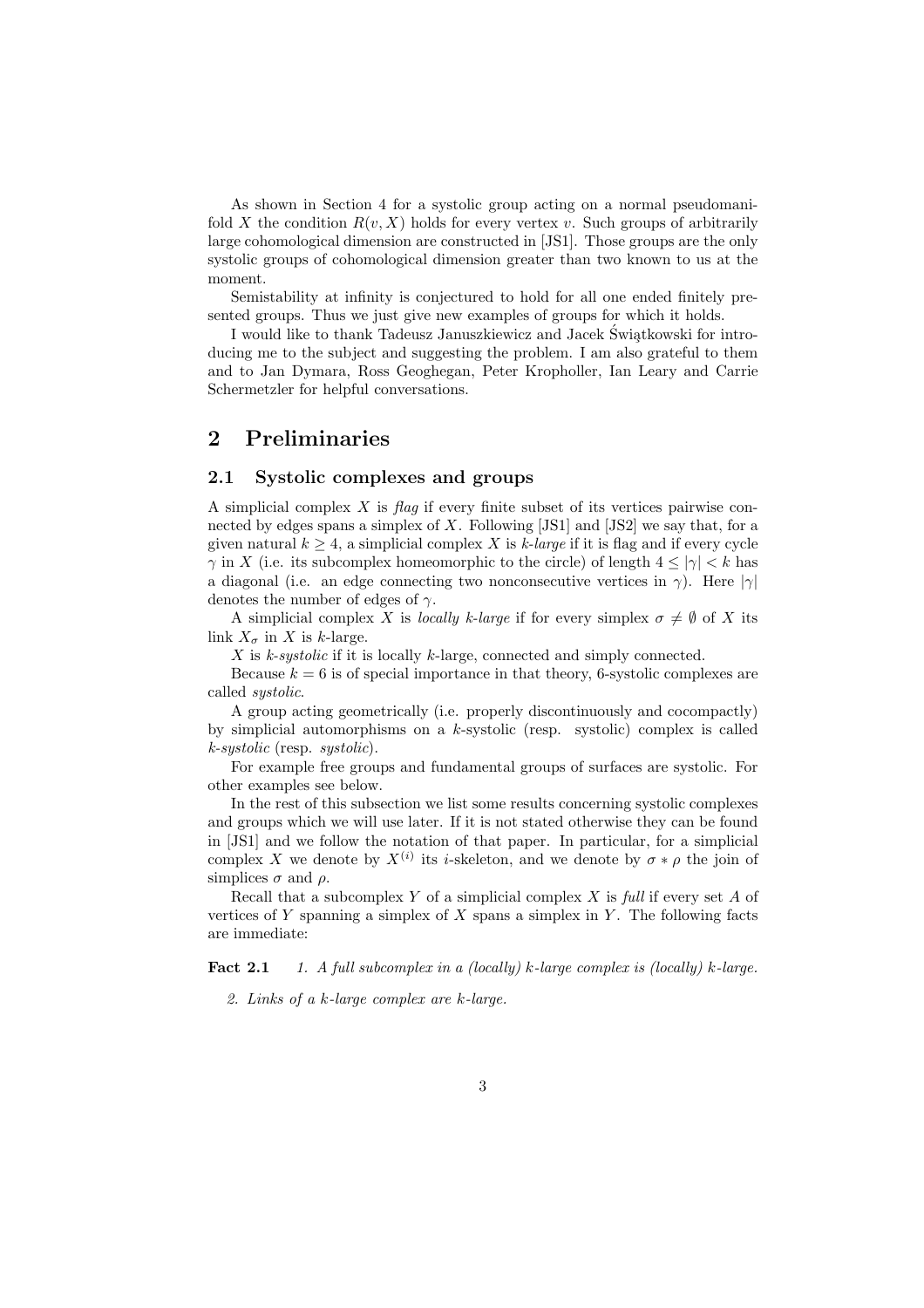#### 3. ([JS1], 1.8.5) There is no k-large triangulation of the 2-sphere for  $k \geq 6$ . Hence no triangulation of a manifold of dimension  $n \geq 3$  is 6-large since 2-spheres would occur as links of some simplices in such triangulation.

Now let X be a systolic complex and  $\sigma$  its simplex. By Section 7 of [JS1] one can define a closed combinatorial ball of radius i around  $\sigma$  in X,  $B_i(\sigma, X)$ , inductively:  $B_0(\sigma, X) = \sigma$  and  $B_i(\sigma, X) = \bigcup \{\tau : \tau \cap B_{i-1}(\sigma, X) \neq \emptyset\}$ , for  $i > 0$ . (Note that in Section 7 of [JS1] the combinatorial balls and the deformation retractions we consider are defined more generally, for any *convex* subcomplex of  $X$ .)

By  $S_i(\sigma, X)$  we denote the subcomplex of  $B_i(\sigma, X)$  spanned by the vertices at combinatorial distance i from  $\sigma$ , i.e. not belonging to  $B_{i-1}(\sigma, X)$ . By  $\overset{\circ}{B}_{i}(\sigma, X)$ we denote the *interior* of the closed combinatorial *i*-ball around  $\sigma$  in X, i.e.  $B_i^{\circ}(\sigma, X) = B_i(\sigma, X) \setminus S_i(\sigma, X).$ 

Thus one can define closed combinatorial balls of small radii in k-large complexes and they are isomorphic to ones in the corresponding universal covers. In the following lemma the first claim implies the second one, in view of Fact 2.1.

Proofs of the following two lemmas (except the last part of the second lemma) can be found in Section 7 of [JS1].

**Lemma 2.2** The ball  $B_i(\sigma, X)$  and the sphere  $S_i(\sigma, X)$  are full subcomplexes of X and they are k-large.

**Lemma 2.3** For every simplex  $\tau \in S_i(\sigma, X)$ ,  $i > 0$ ,  $\rho = S_{i-1}(\sigma, X) \cap X_{\tau}$  is a single simplex and  $X_{\tau} \cap B_i(\sigma, X) = B_1(\rho, X_{\tau})$  and  $X_{\tau} \cap S_i(\sigma, X) = S_1(\rho, X_{\tau})$ .

*Proof:* We prove here only that  $X_{\tau} \cap S_i(\sigma, X) = S_1(\rho, X_{\tau}).$ 

Let a vertex v belong to  $X_{\tau} \cap S_i(\sigma, X)$ . Then, since  $\rho \subset B_{i-1}(\sigma, X)$  we have  $v \in S_1(\rho, X_\tau)$  and hence  $X_\tau \cap S_i(\sigma, X) \subset S_1(\rho, X_\tau)$ .

Now let a vertex v belong to  $S_1(\rho, X_\tau)$ . Then it is obvious that  $v \in S_i(\sigma, X) \cup$  $S_{i-1}(\sigma, X)$ . Assume  $v \in S_{i-1}(\sigma, X)$ . Then  $v * \rho \in S_{i-1}(\sigma, X) \cap X_{\tau} = \rho$  which is a contradiction. Hence X<sup>τ</sup> ∩ Si(σ, X) ⊃ S1(ρ, X<sup>τ</sup> ). ⋄

In the rest of the paper we call the simplex  $\rho$ , as in the above lemma the projection of  $\tau$  on  $B_{i-1}(\sigma, X)$ .

For a simplicial complex  $X$ , we denote by  $X'$  its first barycentric subdivision. For a simplex  $\sigma \in X$  we denote by  $b_{\sigma}$  the barycenter of  $\sigma$ .

By the lemma above we can define an elementary contraction

$$
\pi_{B_i(\sigma,X)}: B_{i+1}(\sigma,X)' \to B_i(\sigma,X)'
$$

between barycentric subdivisions of balls by putting

$$
\pi_{B_i(\sigma, X)}(b_{\nu}) = \begin{cases} b_{\nu \cap B_i(\sigma, X)} & \text{if } \nu \cap B_i(\sigma, X) \neq \emptyset \\ b_{X_{\nu} \cap B_i(\sigma, X)} & \text{if } \nu \cap B_i(\sigma, X) = \emptyset \end{cases}
$$

and then extending simplicially. In Section 8 of [JS1] it is shown that  $\pi_{B_i(\sigma,X)}$  is a deformation retraction and that  $\pi_{B_i(\sigma,X)}(B_{i+1}(\sigma,X)\setminus \overset{\circ}{B_i}(\sigma,X)) \subset S_i(\sigma,X)$ .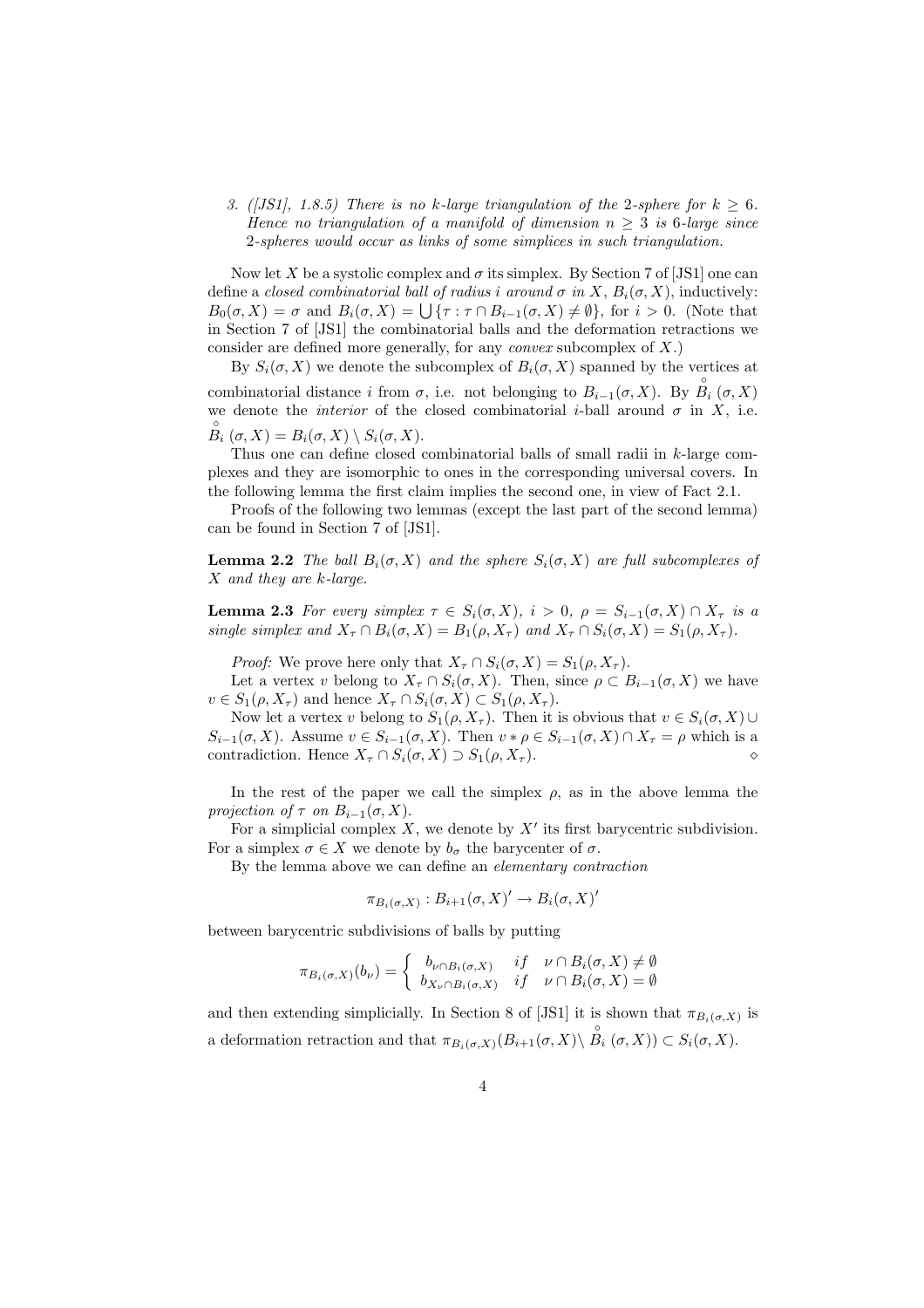Then we define a deformation retraction  $P_{B_i(\sigma,X)}: X \to B_i(\sigma,X)$  as follows. If  $x \in B_j(\sigma, X)$  then  $P_{B_i(\sigma, X)}(x) = \pi_{B_i(\sigma, X)} \circ \pi_{B_{i+1}(\sigma, X)} \circ \dots \circ \pi_{B_{j-1}(\sigma, X)}(x)$ .

**Lemma 2.4** For  $j > i$ , the projection  $P_{B_i(\sigma,X)}|_{B_j(\sigma,X)} : B_j(\sigma,X)X \to B_i(\sigma,X)$ provides a deformation retraction of  $B_j(\sigma, X) \setminus \overset{\circ}{B_i}(\sigma, X)$  onto  $S_i(\sigma, X)$  within  $B_j(\sigma, X) \setminus \overset{\circ}{B_i}(\sigma, X).$ 

For  $k > 6$ , by Corollary 1.5 of [JS1] (compare Fact 2.1 above), a simplicial complex Y is  $k$ -large iff it is locally  $k$ -large and the minimal length of a homotopically nontrivial (in Y) loop in the 1-skeleton  $Y^{(1)}$  of Y is at least k. Hence we obtain the following.

**Lemma 2.5** Let  $k \geq 6$  and let Y be a k-large simplicial complex. If  $p : X \to Y$  is the universal cover of Y and  $m < \frac{k-1}{2}$  then for  $i = 0, 1, 2, ..., m$  the map  $p|_{B_i(\sigma, X)}$ :  $B_i(\sigma, X) \to p(B_i(\sigma, X))$  is an isomorphism.

By part 3 of Fact 2.1 there is no systolic manifold above dimension two. But there are systolic groups acting geometrically on spaces that are "close" to manifolds as we describe below.

A simplicial complex X is called a *chamber complex of dimension n* if it is the union of its n-simplices (which are called *chambers* of X) and for every  $(n - 1)$ dimensional face of  $X$  there exist at least two chambers containing it. It is easy to see that links in a chamber complex are themselves chamber complexes. A gallery in a chamber complex is a finite sequence of maximal simplices such that two consecutive simplices share a common face of codimension 1. A chamber complex is said to be gallery connected if any two chambers can be connected by a gallery. A chamber complex is normal if it is gallery connected and all its links of dimension above 0 are gallery connected. A chamber complex is a pseudomanifold if every codimension one face belongs to exactly two maximal simplices.

In [JS1] it is shown (Corollary 19.2) that for every natural n and every  $k \geq 6$ there exists an *n*-dimensional compact chamber complex that is  $k$ -large. Such examples are constructed as developments of some simplices of groups. Moreover, they can be pseudomanifolds. In Section 5 we show that the groups constructed this way are one–ended and semistable at infinity. Here we give some background on the constructions given in [JS1].

Recall (we use here the notation of [JS1]; a standard reference for complexes of groups is [BriH]) that for a given simplex  $\Delta$  a simplex of groups  $\mathcal G$  over  $\Delta$  is a family of groups  $\{G_{\sigma} | \sigma \text{ is a subsimplex of } \Delta \}$  together with the family of *structure ho*momorphisms  $\{\psi_{\sigma\tau}: G_{\sigma} \to G_{\tau} | \tau \subset \sigma\}$  satisfying natural commutation relations. A simplex of groups  $G$  is called *developable* if there exists a simplicial complex X (development) and a group G acting on X such that  $G\ X = \Delta$  where  $\Delta$  is identified with some maximal simplex of  $X$ ,

 $G_{\sigma} = Stab(\sigma, G)$  for  $\sigma$  being a subsimplex of  $\Delta$  and  $\psi_{\sigma\tau}$  are the inclusions  $G_{\sigma} \to G_{\tau}$  for  $\tau \subset \sigma$ . We allow the case  $\sigma = \emptyset$  and then we put  $G_{\emptyset} = G$ . Then we write  $G = G \setminus X$ . We say also that X is the development of G with respect to the morphism  $m : \mathcal{G} \to G$ . The morphism m is the family of injections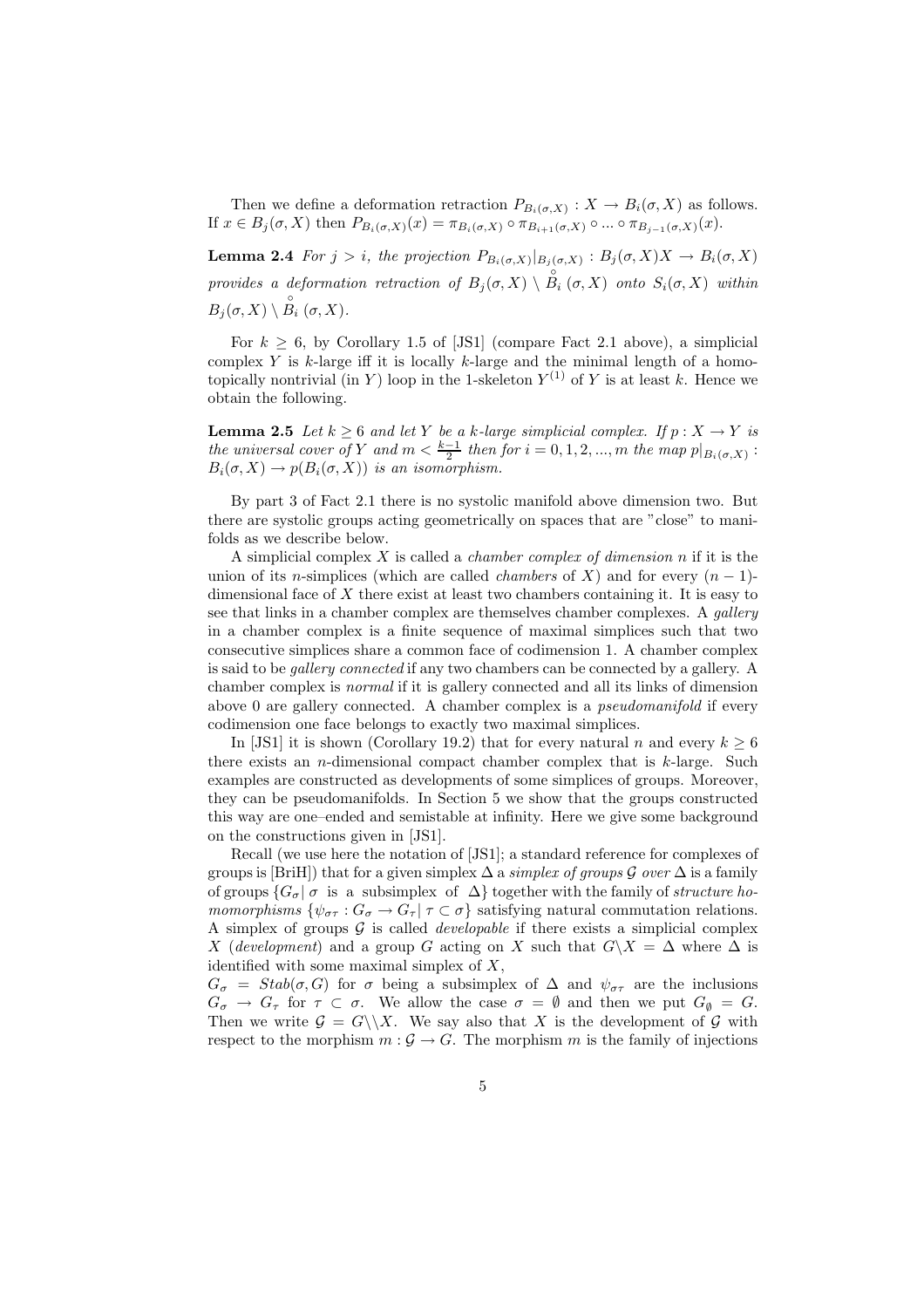$m_{\sigma}: G_{\sigma} \to G$  agreeing with structure homomorphisms, for  $\sigma$  being simplices of  $\Delta$ . Moreover, if G is developable then there exists a simply connected simplicial complex G (universal development of G) and a group  $\widehat{G}$  (direct limit of G) such that  $G = \widehat{G} \setminus \widehat{G}$ . For a subsimplex  $\sigma$  of  $\Delta$  one can consider a simplex of groups  $\mathcal{G}^{\sigma}$  over a link  $\Delta_{\sigma}$ , being a restriction of G to the link". There is a canonical morphism  $i_{\sigma}: \mathcal{G}^{\sigma} \to G_{\sigma}.$ 

Following [JS1] for a natural  $k \geq 4$  we will call a simplex of groups  $\mathcal{G}$ , locally k-large if for every link  $\Delta_{\sigma}$ , the development of  $\mathcal{G}^{\sigma}$  with respect to the canonical morphism  $i_{\sigma}: \mathcal{G}^{\sigma} \to G_{\sigma}$  is k-large.

**Proposition 2.6 (Corollary 17.4 in [JS1])** For  $k \geq 6$  every locally k-large simplex of groups is developable.

In Section 18 of [JS1] a notion of (local) extra-tilability of simplices of groups and of their developments is introduced. The most important for us is the following property.

**Proposition 2.7 (Proposition 18.3 in [JS1])** Let  $G$  be a locally extra-tilable simplex of groups. Then the action of the direct limit  $\widehat{G}$  on the universal development  $\widetilde{\mathcal{G}}$  has the following property: each *i*-ball  $B_i(\sigma, \widetilde{\mathcal{G}})$ , for any natural *i*, is a strict fundamental domain for the action of a unique subgroup of  $\widehat{\mathcal{G}}$ .

By applying Proposition 2.7, it is shown in [JS1] that for given natural  $k \geq 6$ , simplex  $\Delta$  and a family of finite groups  $\{A_s | s$  is a codimension 1 face of  $\Delta\}$ there exists a simplex of groups G over  $\Delta$  such that  $G_s = A_s$ , for every codimension one face, and  $G$  admits finite k-large development. The explicit construction of local groups  $G_{\sigma}$  of such G goes by induction on the codimension of  $\sigma$ . The important point is that for every  $\sigma$ , local developments of  $\mathcal G$  at  $\sigma$  are k-large and extra-tilable.

#### 2.2 Homology of groups

The following two propositions and their proofs were supplied by Ian Leary. The main reference for homology of groups is [Bro1].

Proposition 2.8 If a group G acts with finite stabilizers on a finite dimensional contractible simplicial complex X then:

- 1. cd<sub>Q</sub> $G \leq \dim(X)$ ;
- 2. There exists a free  $\mathbf{Q}$ -module  $F = \bigoplus_i \mathbf{Q}$  and  $n' \leq \dim(X)$  such, that  $H^{n'}(G; F) \neq 0;$
- 3. There exists a free **Z**G-module  $\widetilde{F} = \bigoplus_j \mathbf{Z}G$  and  $n = n'$  or  $n = n' + 1$  such, that  $H^n(G; \widetilde{F}) \neq 0$ .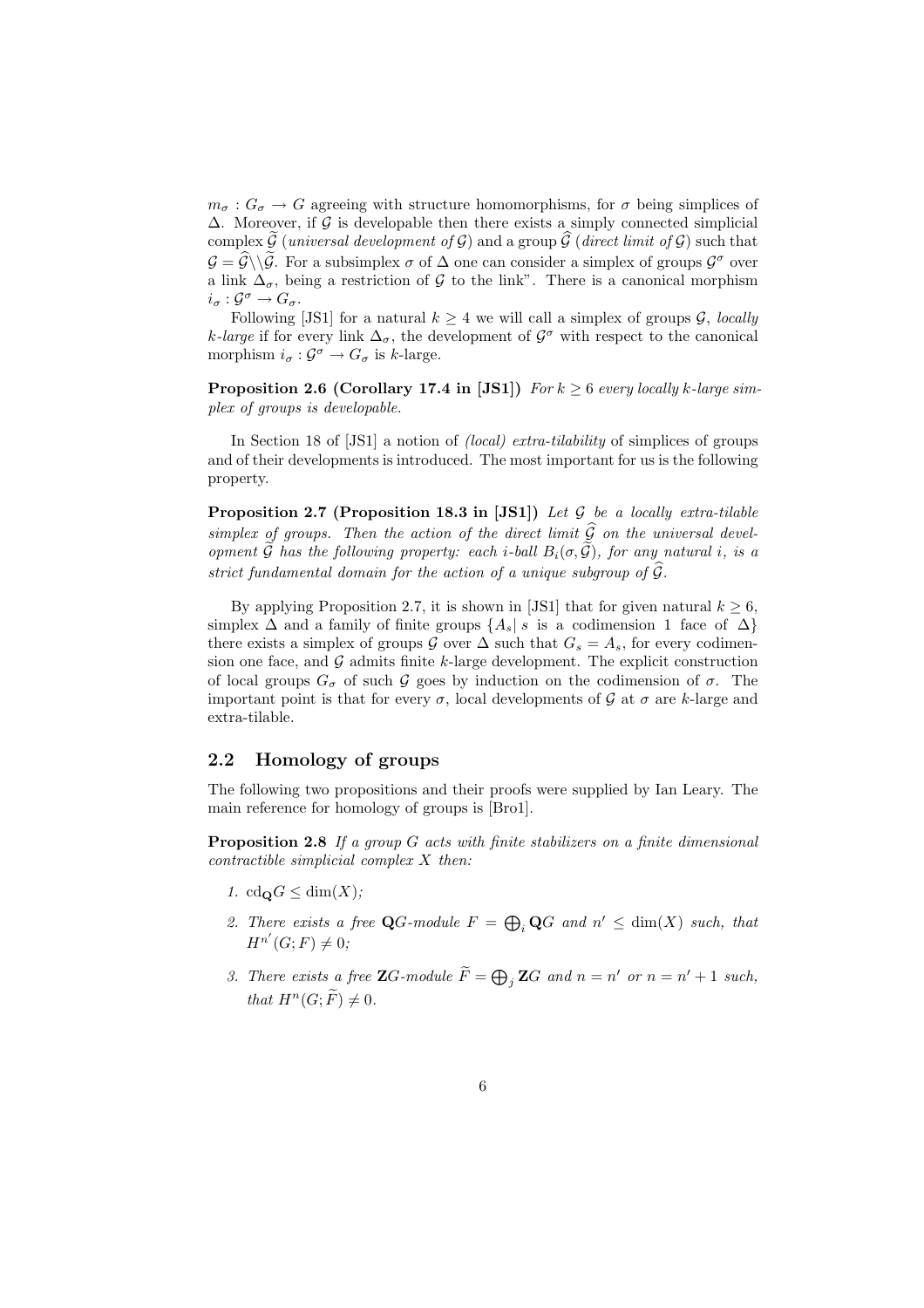*Proof:* 1. Let H be a finite subgroup of G and let  $\pi : \mathbf{Q}G \to \mathbf{Q}G/H$  be the projection map given by  $\pi(g) = gH$ . Then there is a section  $s : \mathbf{Q}G/H \to \mathbf{Q}G$ of  $\pi$ , defined by  $s(gH) = \frac{1}{|H|} \sum_{h \in H} gh$ . Hence  $\mathbf{Q}[G/H]$  is  $\mathbf{Q}G$ -projective and the simplicial chain complex  $C_*(X; \mathbf{Q})$  is a projective resolution of **Q** over  $\mathbf{Q}G$ (compare Exercise I.8.5 in [Bro1]).

2. Since  $\text{cd}_{\mathbf{Q}}G \leq \dim(X) < \infty$ , we have

$$
\operatorname{cd}_{\mathbf{Q}}G=\max\Big\{n'\mid \exists \text{ a }\mathbf{Q}G-\text{module }M\text{with }H^{n'}(G;M)\neq 0\Big\}
$$

Given such an  $M$ , let F be a free  $\mathbf{Q}$ -module fitting into the short exact sequence

 $0 \to K \to F \to M \to 0.$ 

The cohomology long exact sequence gives

$$
H^{n'}(G; F) \to H^{n'}(G; M) \to H^{n'+1}(G; K).
$$

Since  $H^{n'+1}(G; K) = 0$  we have  $H^{n'}(G; F) \neq 0$ .

3. There is a short exact sequence of abelian groups

$$
0\to \bigoplus_{m\geq 1} {\bf Z} \to \bigoplus_{m\geq 1} {\bf Z} \to {\bf Q} \to 0.
$$

Hence there is a short exact sequence of  $\mathbb{Z}G$ -modules

$$
0\to \bigoplus_{m\geq 1} {\bf Z} G\to \bigoplus_{m\geq 1} {\bf Z} G\to {\bf Q} G\to 0
$$

and there is a short exact sequence of ZG-modules

$$
0 \to \widetilde{F} \to \widetilde{F} \to F \to 0.
$$

The cohomology long exact sequence gives

$$
H^{n'}(G;\widetilde{F}) \to H^{n'}(G;\widetilde{F}) \to H^{n'}(G;F) \to H^{n'+1}(G;\widetilde{F}).
$$

Since  $H^{n'}(G; F) \neq 0$  we obtain  $H^{n'}(G; \widetilde{F}) \neq 0$  or  $H^{n'+1}(G; \widetilde{F}) \neq 0$ .

.

Proposition 2.9 If a group G acts with finite stabilizers and cocompactly on a finite dimensional contractible simplicial complex  $X$  then there exists a natural number  $n \leq \dim(X)$  such, that  $H^n(G; \mathbb{Z}G) \neq 0$ .

*Proof:* Let  $C_*(X)$  denote a simplicial chain complex for X and let  $P_*$  be a free resolution for Z over ZG. Consider the spectral sequence for

$$
E_0^{ij} = \text{Hom}_G(C_i(X) \otimes P_j, M),
$$

where  $M \cong \bigoplus_k \mathbf{Z}G$  (compare Chapter VII.7 in [Bro1]). For each fixed  $i, C_i(X) \otimes$  $P_*$  is a free resolution of  $C_i(x)$ , so in the spectral sequence in which the differential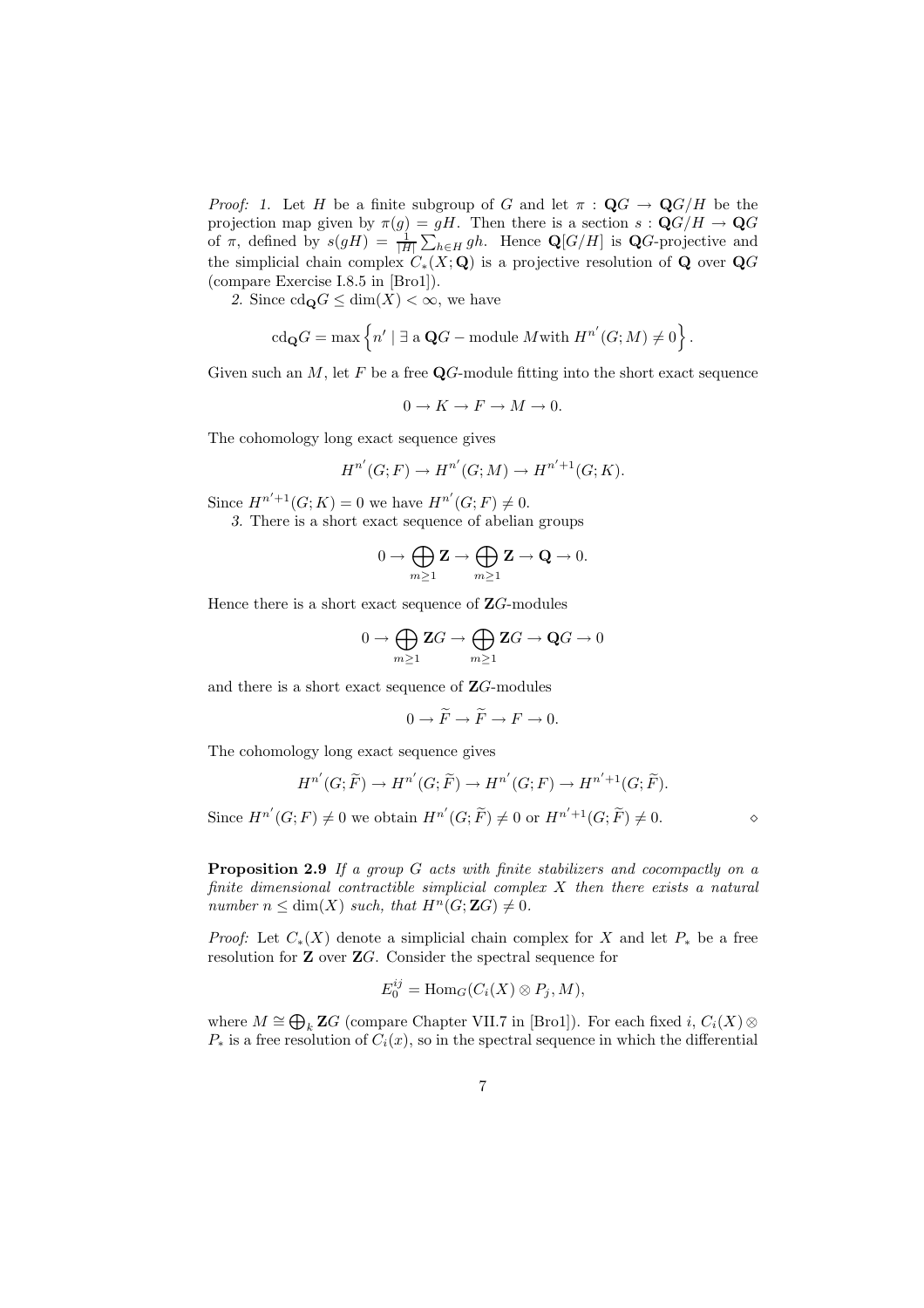$d_0: E_0^{ij} \to E_0^{i,j+1}$  is induced by the differential on  $P_*$ , we have  $E_1^{ij} \cong \text{Ext}_G^j(C_i, M)$ . By Shapiro's lemma (cf. e.g. Proposition III.6.2 in [Bro1]),  $\operatorname{Ext}^*_{G}(\mathbf{Z}G/H, M) \cong$  $\text{Ext}^*_H(\mathbf{Z},M) = H^*(H;M)$ , for a subgroup  $H < G$ . By the hypotheses, for a stabilizer H of every simplex in X, we have  $H^j(H;M) = 0$ , for  $j > 0$ . Hence  $\text{Ext}^{j}_{G}(C_{i},M) = 0$ , for  $j > 0$  and we have  $E^{ij}_{1} = 0$ , for  $j > 0$ , and  $E^{i0}_{1} = 0$  $\text{Hom}_G(C_i, M)$ . Thus the spectral sequence collapses at  $E_2$ , with  $E_2^{ij} = 0$ , for  $i > 0$ and  $E_2^{i0} = H_G^i(X; M)$ . On the other hand, the total complex for  $C_* \oplus P_*$  is a free resolution for  $\mathbf{Z}$  over  $\mathbf{Z}G$ , and so the spectral sequence must converge to a filtration of  $H^*(G;M)$ . Thus we have a natural isomorphism between  $H^*\text{Hom}_G(C_*(X);M)$ and  $H^*(G; M)$  (compare Exercise VIII.7.4 in [Bro1]).

Since  $C_*(X)$  is a chain complex of finitely generated G-modules we have

$$
\mathrm{Hom}_G(C_*(X),\bigoplus_j \mathbf{Z} G)=\bigoplus_j \mathrm{Hom}_G(C_*(X),\mathbf{Z} G).
$$

Now taking cohomology we obtain

$$
H^*(G;M) = H^* \text{Hom}_G(C_*(X);M) =
$$
  
= 
$$
\bigoplus_k H^* \text{Hom}_G(C_*(X); \mathbf{Z}G) = \bigoplus_k H^*(G; \mathbf{Z}G).
$$

Using Proposition 2.8 and setting  $M = \widetilde{F}$  we have that there exists n such that  $H^n(G; \mathbf{Z}G) \neq 0.$ 

#### 2.3 Connectedness and acyclity at infinity

For a topological space Y and an integer  $n \geq -1$  denote by  $Conn_n^{\infty}(Y)$  the following condition:

For every compact  $K \subset Y$  there exists a compact  $L \subset Y$  such that  $K \subset L$  and every map  $S^n = \partial B^{n+1} \to Y \setminus L$  extends to a map  $B^{n+1} \to Y \setminus K$ . This condition is also called vanishing of the n-th homotopy pro-group at infinity—see [G].

If  $Conn_k^{\infty}(Y)$  holds for every  $k \leq n$  then we say that Y is *n*-connected at infinity (compare e.g. [G]). Y is  $(-1)$ -connected at infinity iff it is not compact. Y is 0-connected at infinity iff it has one end. A space 1-connected at infinity is also called simply connected at infinity.

Recall that two maps  $f_1, f_2 : X \to Y$  are said to be properly homotopic if there exists a proper (i.e. with compact preimages of compact sets) homotopy  $F: X \times [0,1] \to Y$  joining them. A proper map  $f: X \to Y$  is a proper homotopy equivalence if there exists a proper map  $g: Y \to X$  such that  $f \circ g$  and  $g \circ f$ are properly homotopic to, respectively  $id_Y$  and  $id_X$ . It is obvious that if f:  $X \to Y$  is a proper homotopy equivalence then  $Conn_n^{\infty}(X)$  iff  $Conn_n^{\infty}(Y)$ . A map  $f: X \to Y$  between CW complexes is *CW-proper* if for each *n* there exists k such that  $f(X^{(n)}) \subset X^{(k)}$  and  $f|_{X^{(n)}}: X^{(n)} \to Y$  is proper. A definition of CWproper homotopy equivalence is then analogous to proper homotopy equivalence. If  $f: X \to Y$  is a CW-proper homotopy equivalence then  $Conn_n^{\infty}(X)$  iff  $Conn_n^{\infty}(Y)$ .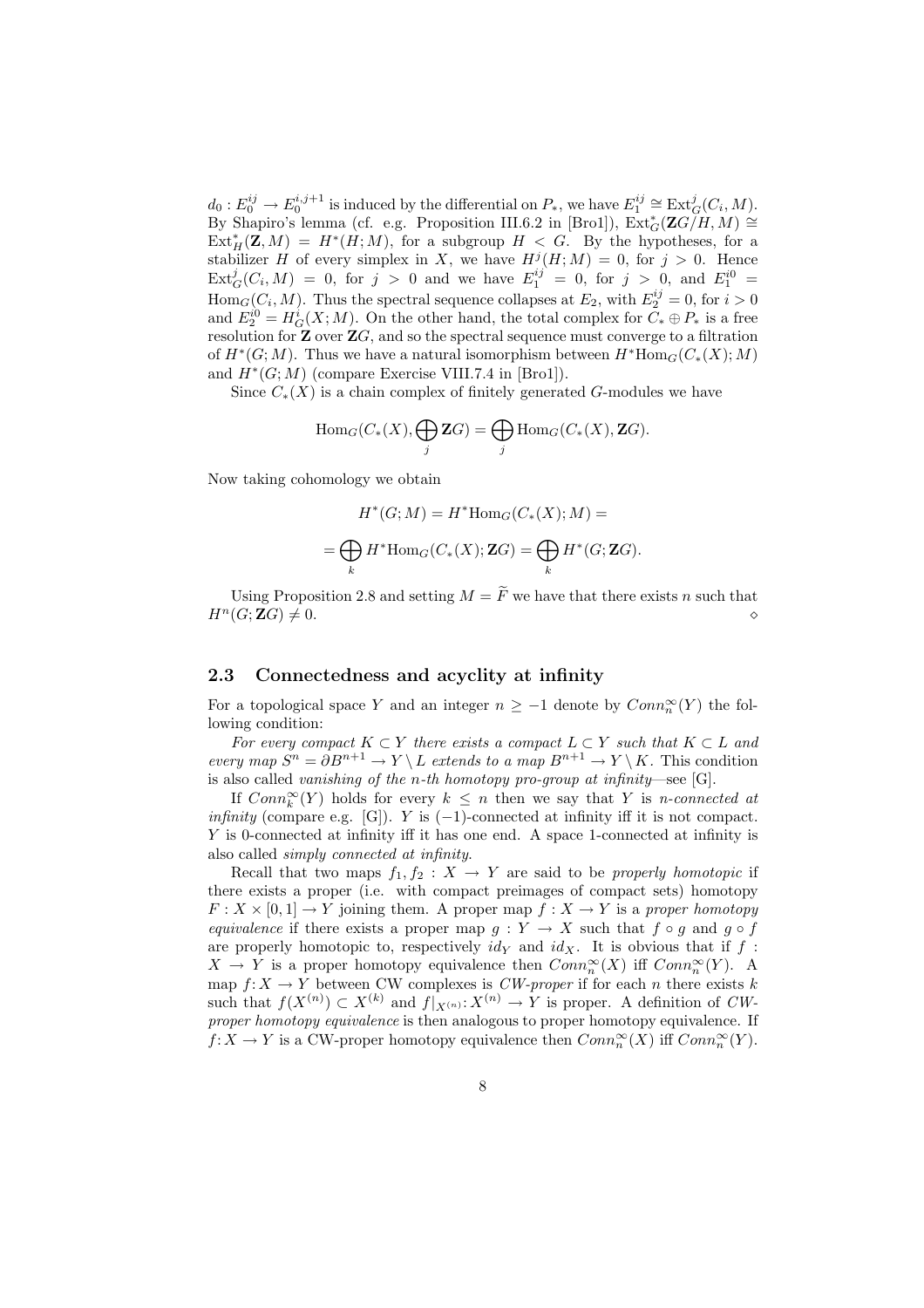The next theorem is a slight generalization of a part of Theorem 5.8.2 of [G]. The proof is the same as the one of the latter (this was pointed out to us by Ross Geoghegan) hence we just describe it briefly. An action of a group on a CW complex is rigid if the stabilizer of any cell acts trivially on that cell. Observe that a group acting by simplicial automorphisms on a simplicial complex acts rigidly on the first barycentric subdivision of the complex. Let  $\pi : A \to C$  be a cellular map between  $CW$  complexes and let for each cell  $e$  of  $C$  a CW complex  $F_e$  be given. Then (see e.g. Chapter 2.6 in [G])  $\pi$  is a *stack of CW complexes with fiber*  $\overline{F}_e$  if it is (roughly speaking) "built" by induction on skeleta of C so that over the interior  $\hat{e}$  of a cell  $e, \pi$  is homotopically equivalent to the projection  $F_e \times \hat{e} \to \hat{e}$ .

**Proposition 2.10** Let  $Y_1$  and  $Y_2$  be two contractible rigid  $G-CW$  complexes with cocompact G-actions such that stabilizers of all cells are finite. Then  $Conn_n^{\infty}(Y_1)$ iff  $Conn_n^{\infty}(Y_2)$ .

*Proof:* For  $i = 1, 2$  apply the Borel Construction (see e.g. Chapter 2.6 in [G]) using a  $K(G, 1)$ -complex X of finite type to get the commutative diagram



Here, the diagonal action of G on the contractible CW complex  $X \times Y_i$  is free, so  $Z_i = G \setminus (X \times Y_i)$  is a  $K(G, 1)$ -complex. Then  $q_i : Z_i \to \Gamma_i$  is a stack of CW complexes which can be rebuilt to give a commutative diagram



(see 2.6.4 in [G]) in which  $q'_i: Z'_i \to \Gamma_i$  is a stack of CW complexes and  $h_i$  is a homotopy equivalence. Here the fiber  $F_e$  of  $q_i$  over the cell  $e$  of  $\Gamma_i$  is a  $K(G_e, 1)$ complex where  $G_e$  is finite, and the fiber  $F'_e$  of  $q'_i$  over e is a  $K(G_e, 1)$ -complex of finite type (see 2.11.5 of  $[G]$ ). From Chapters 2.6 and 2.12 of  $[G]$  one sees that the map  $Z'_i \to X \times Y_i \to Y_i$  is a stack of CW complexes in which the fiber over a cell  $\tilde{e}$  of  $Y_i$  is homeomorphic to the universal cover of  $F'_e$  (where  $\tilde{e}$  lies over a cell e of  $\Gamma_i$ ). Thus that fiber is a contractible CW complex of finite type. It follows that the indicated map  $\mathcal{Z}'_i \to Y_i$  is a CW-proper homotopy equivalence and hence  $Conn_n^{\infty}(Y_i)$  iff  $Conn_n^{\infty}(\widetilde{Z_i}')$ .

Thus to prove the proposition it suffices to show that  $Conn_n^{\infty}(\bar{Z}_1')$  is equivalent to  $Conn_n^{\infty}(Z'_2)$ . But  $Z'_1$  and  $Z'_2$  are both  $K(G, 1)$ -complexes hence by Corollary 2.8.7 of [G] they are homotopy equivalent and by Theorem 3.1.23 of [G] there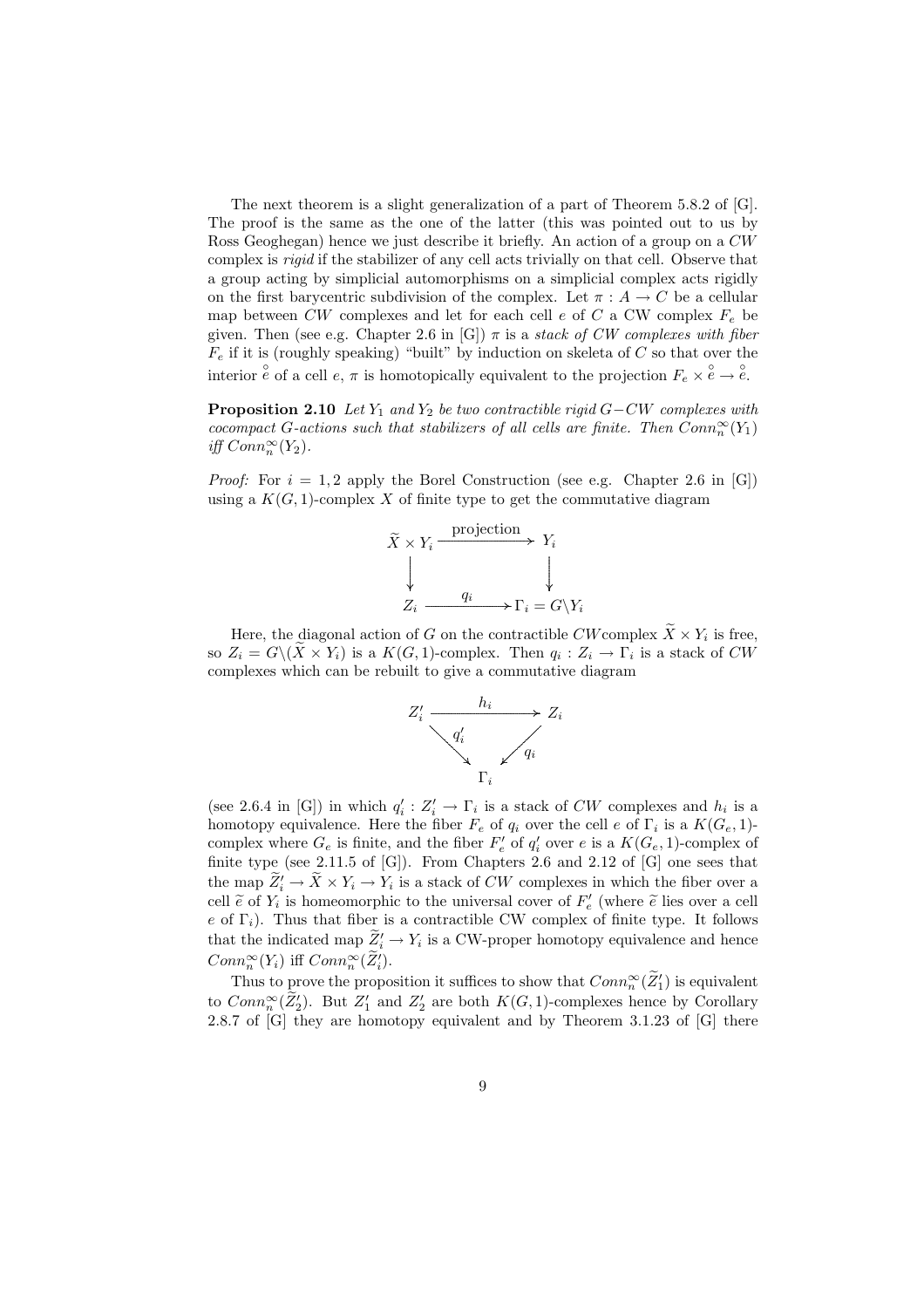exists a proper homotopy equivalence  $\widetilde{Z}'_1 \rightarrow \widetilde{Z}'_2$ 

Hence for a group G we can define a condition  $Conn_{k}^{\infty}(G)$  by requiring that  $Conn_k^{\infty}(X)$  holds for some, and hence for any contractible, rigid  $G-CW$  complex X on which G acts properly discontinuously and cocompactly. If  $Conn_{k}^{\infty}(G)$  for every  $k = -1, 0, 1, ..., n$  then we say that G is n-connected at infinity (c.f. [G] Chapter 5.4).

Note that, by Theorems 7.6.11 and 7.6.12 of [G],  $Conn_k^{\infty}(G)$  is a quasi-isometry invariant in the sense that if G and H are quasi-isometric groups then  $Conn_k^{\infty}(G)$ iff  $Conn_k^{\infty}(H)$ .

Let  $\tilde{Y}$  be a finite dimensional locally finite path connected  $CW$  complex, let  $(L_i)_{i=1}^{\infty}$  be the filtration of Y by compact subcomplexes and let  $n \geq -1$  be an integer. We denote by  $Y - c L_i$  the largest subcomplex of Y whose vertices are the vertices of  $Y \setminus L_i$ . We say that Y is *n*-acyclic at infinity with respect to a ring R if the inverse system  $\left\{ \widetilde{H}_k(Y - c L_i; R), i_i^j \right\}$  is pro-trivial for every  $-1 \leq k \leq n$ (see e.g. Chapter 5.8 in [G]). Here  $i_i^j: H_k(Y -_c L_j; R) \to H_k(Y -_c L_i; R)$  is a map between reduced homologies induced by inclusion. An inverse system like the above is *pro-trivial* if for every i there exists  $j \geq i$  such that the image of  $i_i^j$  is trivial.

Let moreover Y be a contractible rigid  $G - CW$  complex with cocompact  $G$ action such that stabilizers of all cells are finite. If  $Y$  is *n*-acyclic at infinity then we say that the group G is *n*-acyclic at infinity. By Theorem 5.8.2 in [G] this is a property of  $G$ , i.e. it does not depend on the choice of  $Y$  as above.

#### 2.4 Semistability at infinity

Let  $G$  act geometrically (i.e. properly discontinuously and cocompactly) and rigidly on a one ended contractible CW complex Y. Let  $(L_i)_{i=1}^{\infty}$  be the filtration of Y by compact subcomplexes. Choose a map  $\omega : [0, +\infty) \to Y$  such that  $\omega(i) \in Y - c L_i$ ,  $i \in \mathbb{N}$  and put  $\pi_1^i = \pi_1(Y - c L_i, \omega(i))$  and denote by  $P_i^j : \pi_1^j \to \pi_1^i$  the maps induced by inclusions and changing of the base point along  $\omega$ . Then we say (see [G], Chapters 5.1, 5.4 and Theorem 5.8.2) that a group G is semistable at infinity if for every i there exists  $j \geq i$  such that for all  $k \geq j$  we have im  $(P_i^j) = \text{im}(P_i^k)$ . Note that this definition does not depend on the choice of the filtration  $(L_i)_{i=1}^{\infty}$ .

If  $G$  is semistable at infinity then the fundamental pro-group at infinity of  $G$ being the inverse limit of the system  $\left\{\pi^i_1, P^j_i\right\}$  is well defined i.e. it is independent of Y and  $\omega$ . Moreover in that case some other invariants (e.g. Čech fundamental group or strong fundamental group) can be defined (see Section 5.4 of [G]).

It is still unknown if there exists a finitely presented one-ended group which is not semistable at infinity.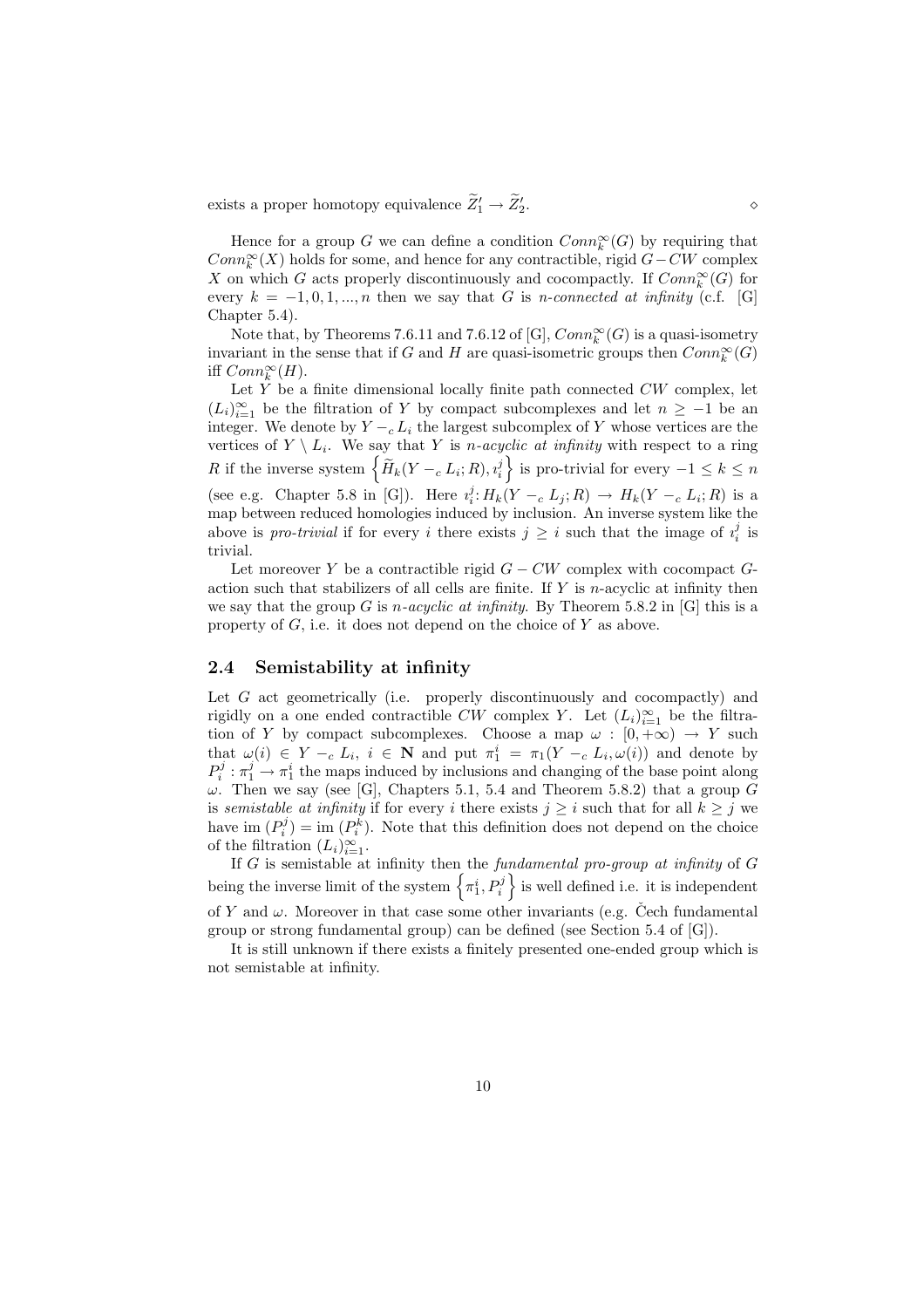# 3 Connectedness at infinity of systolic complexes and groups

In this section we show that for a systolic group G and a natural  $k \geq 2$  the condition  $Conn_k^{\infty}(G)$  holds (see section 2.3 for the definition). As a consequence we get that systolic groups are not simply connected at infinity. Those results allow us to distinguish systolic groups from some other natural classes of groups.

**Theorem 3.1** Let X be a locally finite systolic complex, let G be a systolic group and let  $k \geq 2$  be a natural number. Then the conditions  $Conn_{k}^{\infty}(X)$  and  $Conn_{k}^{\infty}(G)$ hold.

*Proof:* Let a compact  $K \subset X$  be given. Choose a simplex  $\tau$  of X. We denote by  $B_l$  the combinatorial ball  $B_l(\tau, X)$ .

There exists a natural  $l > 0$  such that K is a subset of  $B_l$ . Define  $L = B_{l+2}$ . Let  $M = X - c B_{l+1}$  be the maximal subcomplex of X, whose vertices are the vertices of  $X \setminus B_{l+1}$ . By definition M is a full subcomplex of X and hence, by Fact 2.1, it is aspherical. Therefore every map  $f: S^k \to X \setminus L \subset M$  extends to a map  $g: B^{k+1} \to M \subset X \setminus K$ . Thus  $Conn_k^{\infty}(X)$  holds.

To show that  $Conn_k^{\infty}(G)$  holds, it is enough to notice that if G acts properly discontinuously and cocompactly by automorphisms on a systolic complex Y then  $G$  acts geometrically and rigidly on the first barycentric subdivision  $Y'$  of  $Y$ . Thus  $Conn_k^{\infty}(Y)$  implies  $Conn_k^{\infty}(Y')$  and the latter is equivalent to  $Conn_k^{\infty}(G)$ .  $\diamond$ 

#### Theorem 3.2 Systolic groups are not simply connected at infinity.

*Proof:* Let G be a systolic group and let X be a systolic simplicial complex on which G acts geometrically, by automorphisms.

We will prove that  $G$  is not simply connected at infinity, arguing by contradiction.

Assume G is simply connected at infinity. Then condition  $Conn_k^{\infty}(G)$  holds for every  $k = -1, 0, 1, 2, \dots$ , i.e. G is l-connected at infinity for arbitrarily large l. By the Proper Hurewicz Theorem (Theorem 5.7.6 in  $[G]$ ) we have that G is l-acyclic at infinity with respect to  $Z$ , for arbitrarily large l. By Corollary 4.2 in [GMi1] (compare also Theorem in [GMi2] and Theorem 4.3.3 in [G]) it follows that  $H^k(G; \mathbf{Z}G) = 0$  for all k.

This is a contradiction since, by Proposition 2.9, there exists a natural number n ≤ dim(X) < ∞ such that H<sup>n</sup>(G; ZG) 6= 0. ⋄

Corollary 3.3 Let  $0 \to K \to G \to H \to 0$  be a short exact sequence of infinite finitely presented groups. If  $G$  is systolic then neither  $K$  nor  $H$  has one end.

Proof: It follows directly from Corollary 1.5 in [GMi1] (compare also Theorem 5.9.7 in [G]) and the fact that G is not simply connected at infinity.  $\diamond$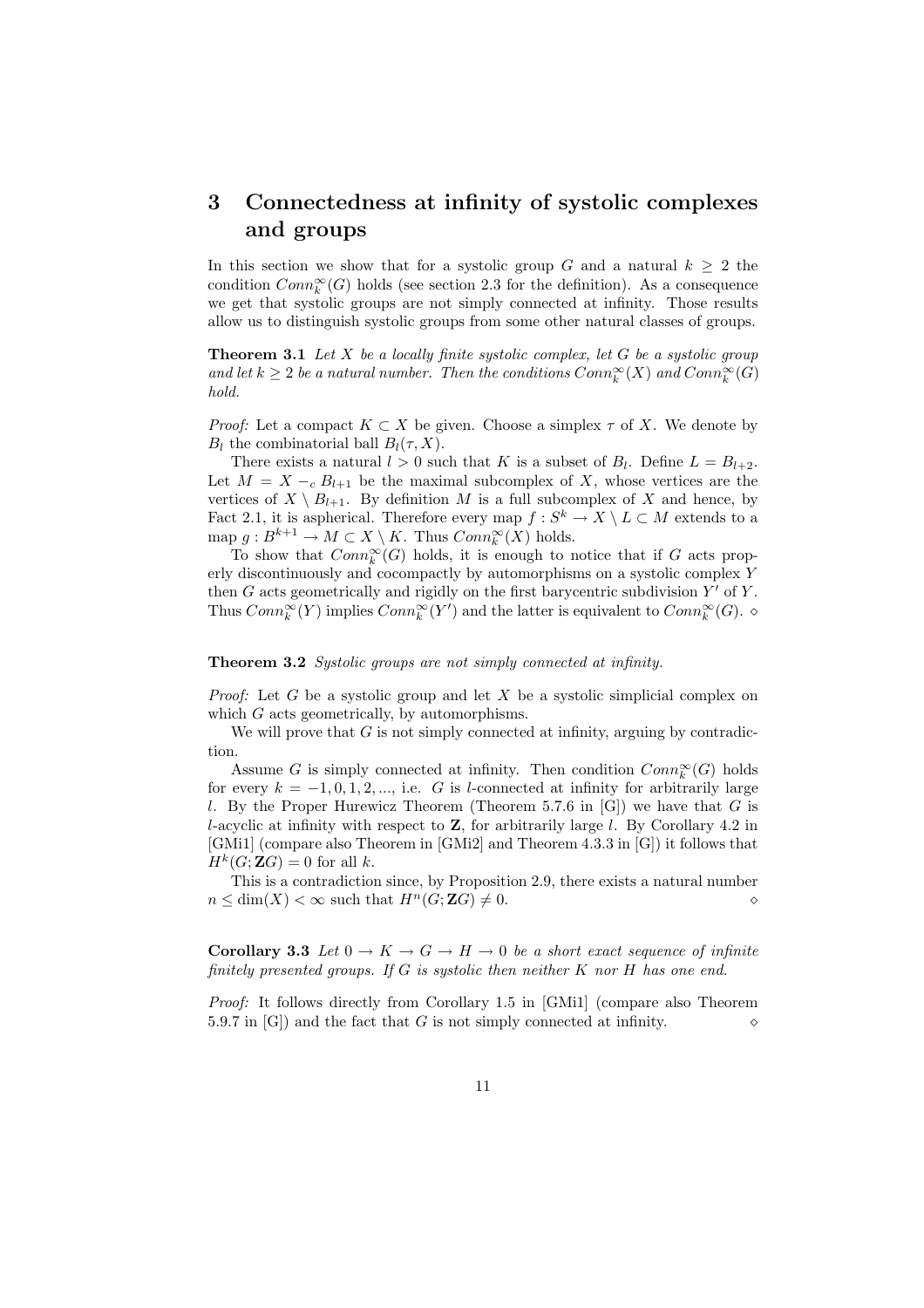#### 3.1 Non-examples

Here we list some corollaries of the above results.

1)  $\mathbb{Z}^3$  is not systolic (see below). This is also proved in [W] by showing that the second isoperimetric function of a systolic group is linear (for a precise definition and a proof see Section 8 of [JS2]). Note that it is conjectured there that higher isoperimetric functions are also linear.

2) Let  $M$  be a closed manifold. Then  $M$  has homotopy type of a finite polyhedron P (cf. [KS]). The universal covers M and P of, respectively M and P are properly homotopy equivalent. Hence if  $\widetilde{M} = \mathbb{R}^n$ , for  $n \geq 3$ , then  $\widetilde{P}$  is simply connected at infinity. Thus we get the following.

**Corollary 3.4** For  $n \geq 3$ , fundamental groups of closed manifolds covered by  $\mathbb{R}^n$ are not systolic.

3 A theorem of D. Wise on subgroups (see [W]) says that finitely presented subgroups of a fundamental group of a compact 6-large complex are systolic. Hence we get that fundamental groups of closed manifolds covered by  $\mathbb{R}^n$ ,  $n \geq 3$  are not isomorphic to subgroups of fundamental groups of compact 6-large complexes.

In [JS2] it is proved directly (i.e. without using the result of Wise) that fundamental groups of closed non-positively curved riemannian manifolds of dimension at least three are not isomorphic to subgroups of systolic groups.

4) From Corollary 3.3 it follows that if a systolic group G is a product  $G =$  $H \times K$  of infinite groups, then neither K nor H is one–ended. To show this observe that  $G$  is finitely presented and therefore its factors  $H$  and  $K$  are finitely presented, too.

Corollary 7.5 in [JS2] states that in fact a product of infinite groups  $H$  and  $K$ is systolic only if  $H$  and  $K$  are both virtually free.

5) By Corollary 1.5 in [GMi1] (compare Corollary 5.9.6 in [G]) a product of infinite finitely generated groups has one end. Hence, analogously to p. 4) above, we have that if  $G = H \times K \times N$ , where H, K and N are infinite then G is not a systolic group.

This gives another proof of Corollary 7.7 in [JS2].

6) Coxeter groups acting cocompactly on  $\mathbb{R}^n$  for  $n \geq 3$  are not systolic. Moreover, let  $(W, S)$  be a Coxeter system, L the associated nerve and S the poset of spherical subsets of S (we use the notation of [DM]). Assume  $L - \sigma$  is simply connected for every  $\sigma \in \mathcal{S}$ . Then by Theorem 4.3 in [DM] W is simply connected at infinity and  $W$  is not systolic. (Compare point  $\bf{8})$  below).

7) Let X be a locally compact building (triangulated) with an apartment isometric to A (for basic facts about buildings see e.g.. [Bro2]). Let A be a space for which  $Conn_k^{\infty}(A)$  does not hold for some  $k \geq 2$ . Then  $Conn_k^{\infty}(X)$  does not hold. Hence discrete and cocompact subgroups of automorphisms group of X are not systolic.

To show this let us fix a folding  $p : X \to A$  onto an apartment of X such that  $p^{-1}(b) = b$  for some chamber b. Take a natural  $k \geq 2$  and a compact set  $\bar{K} \subset A$  such that for every compact  $\bar{L} \supset \bar{K}$  there exists a map  $f : S^k \to A \setminus \bar{L}$  non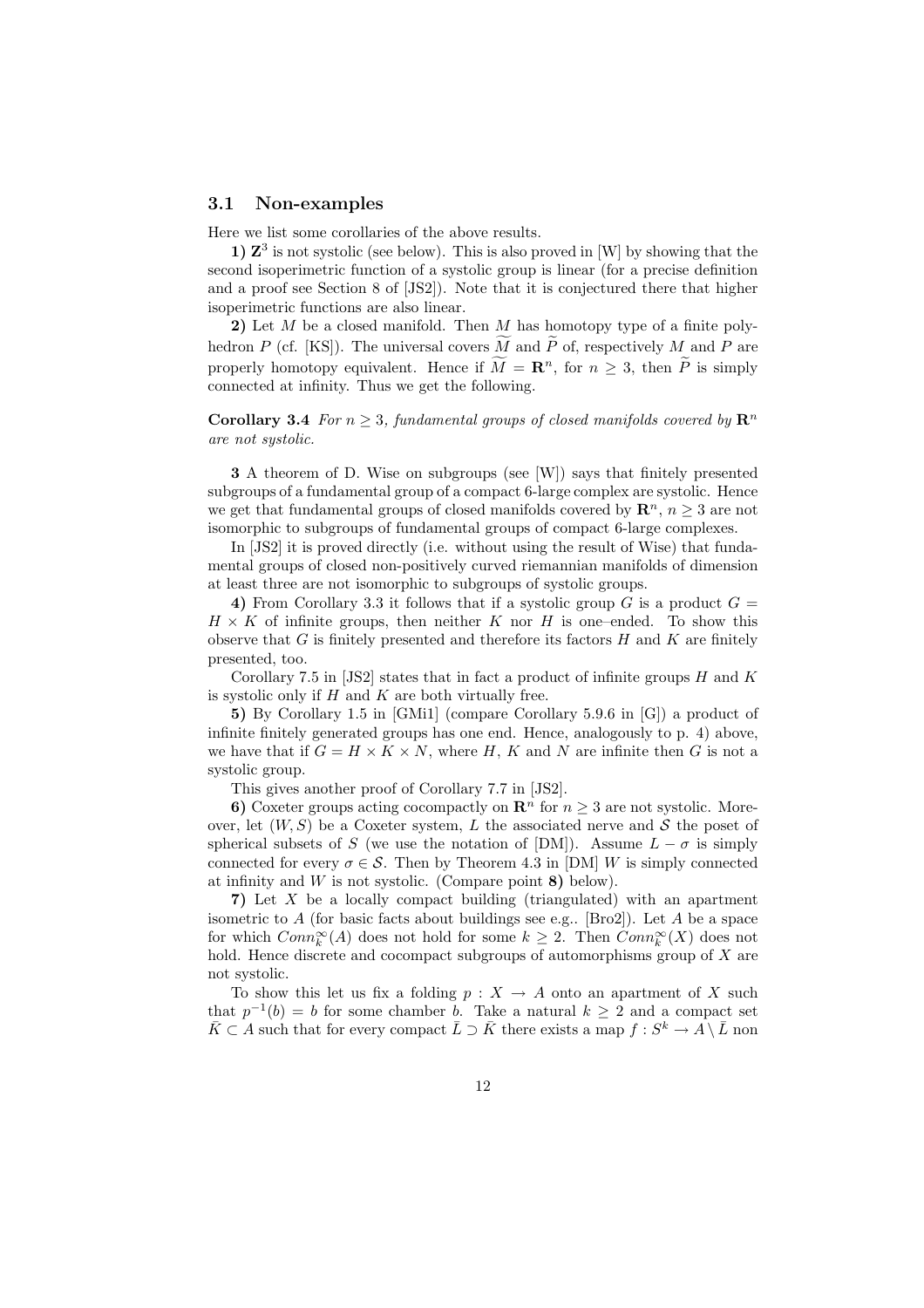homotopically trivial in  $A \setminus \overline{K}$ . Let  $K = p^{-1}(\overline{K})$  and let a compact  $L \subset X$  with  $K \subset L$  be given (here we use local compactness of X). Then  $\overline{L} = p(L)$  is compact and one can find a map  $f$  as above. To show that  $f$  is homotopically nontrivial in  $X \setminus K$  we will argue by a contradiction. Let us assume there exists its extension  $g: B^{k+1} \to X \setminus K$ . Then  $p \circ g: B^{k+1} \to A \setminus \bar{K}$  is an extension of  $f: S^k \to A \setminus \bar{L}$ that contradict non triviality of f in  $A \setminus \overline{K}$ . In particular cocompact lattices in groups of automorphisms of Euclidean (i.e. with apartments being the Euclidean spaces  $\mathbf{E}^n$ ) and hyperbolic (with apartments  $\mathbf{H}^n$ ) buildings are not systolic for  $n \geq 3$ .

8) Let X be a finite, locally  $CAT(0)$ , piecewise Euclidean complex. For a cell  $\sigma$ of X let  $Lk(\sigma)$  denote its link and for  $p \in Lk(\sigma)$ , let  $PLk(\sigma, p)$  denote the *punctured* link of  $\sigma$  at p i.e.  $Lk(\sigma)$  with all the points closer than  $\pi/2$  to p (in the angular metric on  $Lk(\sigma)$  removed (we use here the notation of [BMcCM]). Assume that for every cell  $\sigma$  of X and every point  $p \in L_k(\sigma)$  both  $L_k(\sigma)$  and  $PL_k(\sigma, p)$  are simply connected. Then, by Theorem 1.3 in [BMcCM], the universal cover  $\overline{X}$  of  $X$  is simply connected and hence the fundamental group of  $X$  is not systolic.

Questions. Do there exist closed aspherical manifolds of dimension above 2, whose fundamental groups are systolic ?

More generally—does there exist a closed aspherical manifold  $M$  of dimension  $n \geq 3$ , such that  $Conn_k^{\infty}(M)$  holds for every  $k \geq 2$ ?

For Davis aspherical manifolds M (cf. [D]),  $Conn_k^{\infty}(M)$  fails for some  $k \geq 2$ (this fact we know from Craig Guilbault and Tadeusz Januszkiewicz).

### 4 Systolic chamber complexes

The aim of this section is to show that systolic complexes of some class are one– ended, are not simply connected at infinity and groups acting on them geometrically are semistable at infinity. That class contains, in particular, systolic groups acting on normal pseudomanifolds of arbitrarily large dimension, constructed in  $[JS1]$ .

Throughout this section, if it is not stated otherwise, we denote by  $X$  a systolic chamber complex of dimension  $n \geq 1$ . For a natural k, we denote by  $B_k$  the closed combinatorial ball  $B_k(\tau, X)$  around a given simplex  $\tau$  of X.

**Lemma 4.1**  $S_k$  is an  $(n-1)$ -dimensional chamber complex for every  $k \geq 1$ .

*Proof:* We first show that  $S_k$  is at most  $(n-1)$ -dimensional. If there existed an l-simplex  $\sigma$  in  $S_k$ , with  $l \geq n$  then one would have a projection of  $\sigma$  onto  $B_{k-1}$ (see Lemma 2.3) spanning with  $\sigma$  a simplex of dimension  $>n$ . Now we show that every l-simplex  $\rho$  of  $S_k$  is contained in some  $(n-1)$ -simplex by induction on the dimension of X. For  $\dim(X) = 1$  the assertion is clear. Let now  $\dim(X) = n > 1$ . Consider the link  $X_{\rho}$ . It is obviously an  $(n-l-1)$ -dimensional chamber complex. Moreover (see Lemma 2.3)  $X_{\rho} \cap B_{k}$  is a ball  $B'$  in  $X_{\rho}$  of radius 1 around some simplex  $\nu$  of  $X_{\rho}$ . But  $X_{\rho}$  is a 6-large complex and closed balls of radii less than 3 in such complexes are the same as those in their universal covers i.e. as in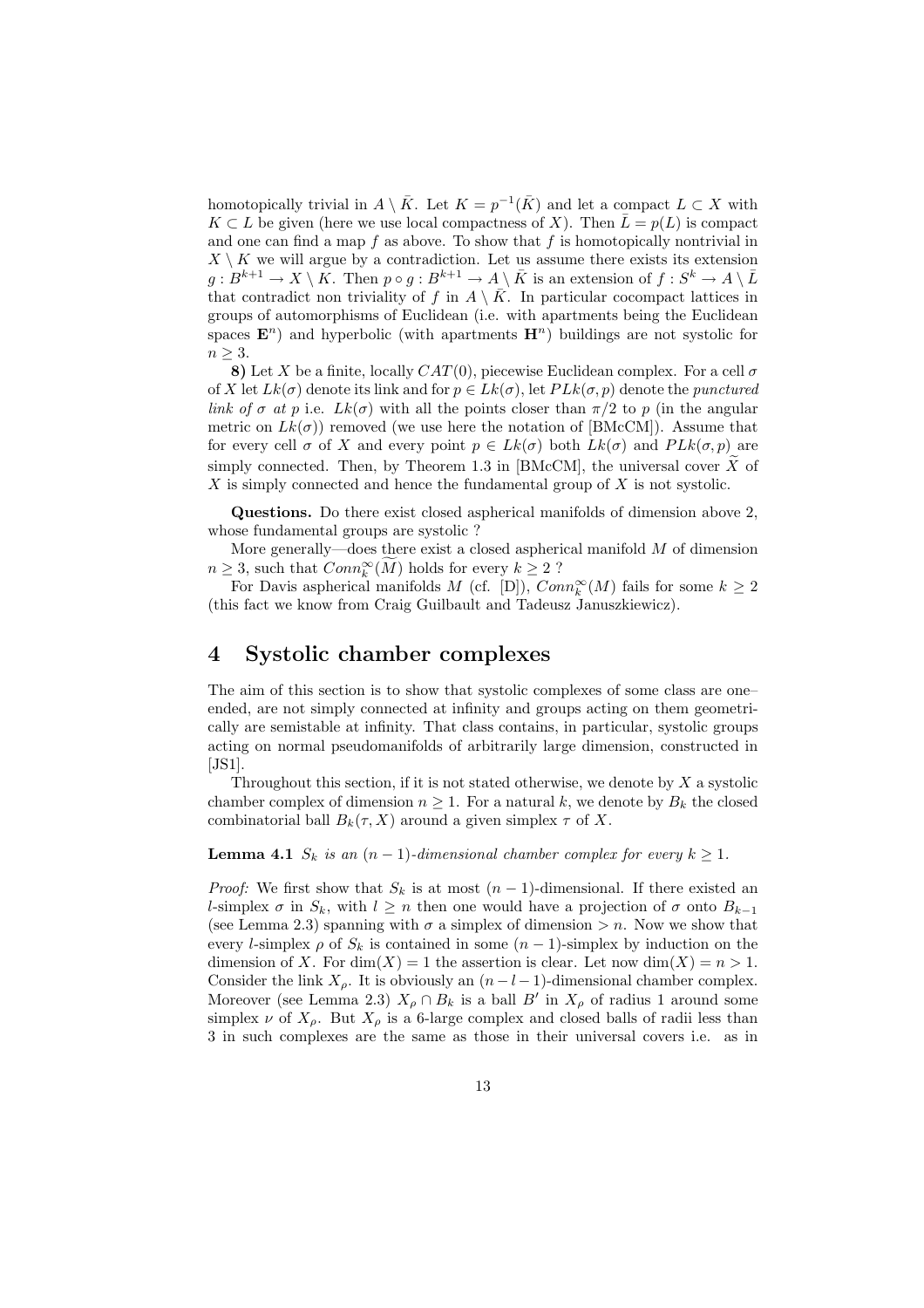systolic complexes (see Lemma 2.5). Hence by the induction assumptions there exists  $(n-l-2)$ -simplex  $\kappa$  in  $S' = \partial(X_\rho \cap B_k) = X_\rho \cap S_k$  (see Lemma 2.3). Then  $\rho * \kappa$  is an  $(n-1)$ -simplex of  $S_k$ .

Now we show that every codimension one simplex of  $S_k$  is contained in at least two maximal simplices of  $S_k$ . If  $\rho$  (as above) is an  $(n-2)$ -simplex then  $X_\rho$  is a 1-dimensional chamber complex and  $X_{\rho} \cap B_{k} = B_{1}(\nu, X_{\rho})$ . Since  $X_{\rho}$  is a chamber complex, there should be at least two edges in  $X_{\rho} \cap B_{k}$  intersecting  $\nu$  with other vertices  $\kappa_1$  and  $\kappa_2$  lying on  $S_1(\nu, X_\rho)$ . Then  $\rho * \kappa_1$  and  $\rho * \kappa_2$  are two  $(n-1)$ simplices containing  $\rho$ .  $\Diamond$ 

**Lemma 4.2** Let  $\sigma$  be an  $(n-1)$ -dimensional simplex of  $S_k$ . Then there exists a vertex v at a distance  $k + 1$  from  $\tau$  such that  $v * \sigma$  is a simplex of X.

Proof: Since  $\sigma$  belongs to  $S_k$ , there exists a vertex w at distance  $k-1$  from  $\tau$ such that  $w * \sigma$  is a simplex. Since X is a chamber complex, there is another vertex v spanning an n-simplex with  $\sigma$ . By Lemma 4.1 the vertex v does not belong to  $S_k$ . Thus it remains to show that v is not at a distance  $k-1$  from  $\tau$ . Suppose it is. Then  $P_{B_{k-1}}(b_{\sigma})$  is, by definition, a barycenter of some simplex  $\rho$ containing both v and w. But then one has a simplex  $\rho * \sigma$  belonging to X and of dimension at least  $n+1$ . This contradicts the assumption on the dimension of X.  $\diamond$ 

Corollary 4.3 The universal cover of a 6-large chamber complex of dimension at least 1 is unbounded.

Proof: By Lemmas 4.1 and 4.2 spheres of arbitrarily large radii around some simplex of the universal cover (which is systolic) are non-empty.

Let us define here, for a given vertex v of X a condition  $R(v, X)$  that will be crucial for the remaining part of the section:

$$
R(v, X) \text{ iff } (\forall \sigma \in X_v \ (X_v \setminus \overset{\circ}{B_2}(\sigma, X_v) \text{ is connected})).
$$

**Lemma 4.4** Suppose that condition  $R(v, X)$  holds for every vertex v in  $S_k$ . Then for every path  $\gamma_k = (v_1, v_2, ..., v_l)$  in  $(S_k)^{(1)}$  (i.e.  $v_i$ 's are consecutive vertices) there exists a path

$$
\gamma_{k+1} = (w_1^1, w_1^2, ..., w_1^{m(1)}, z_1, w_2^1, ..., z_{l-1}, w_l^1, w_l^2, ..., w_l^{m(l)})
$$

in  $S_{k+1}^{(1)}$  such that:

- $P_{B_k}(w_i^j)$  lies in the same simplex of  $S_k$  as  $v_i$ , for  $j = 1, 2, ..., m(i)$ , and
- $P_{B_k}(z_i)$  lies in the same simplex of  $S_k$  as the barycenter  $e_i$  of the edge  $(v_i, v_{i+1}).$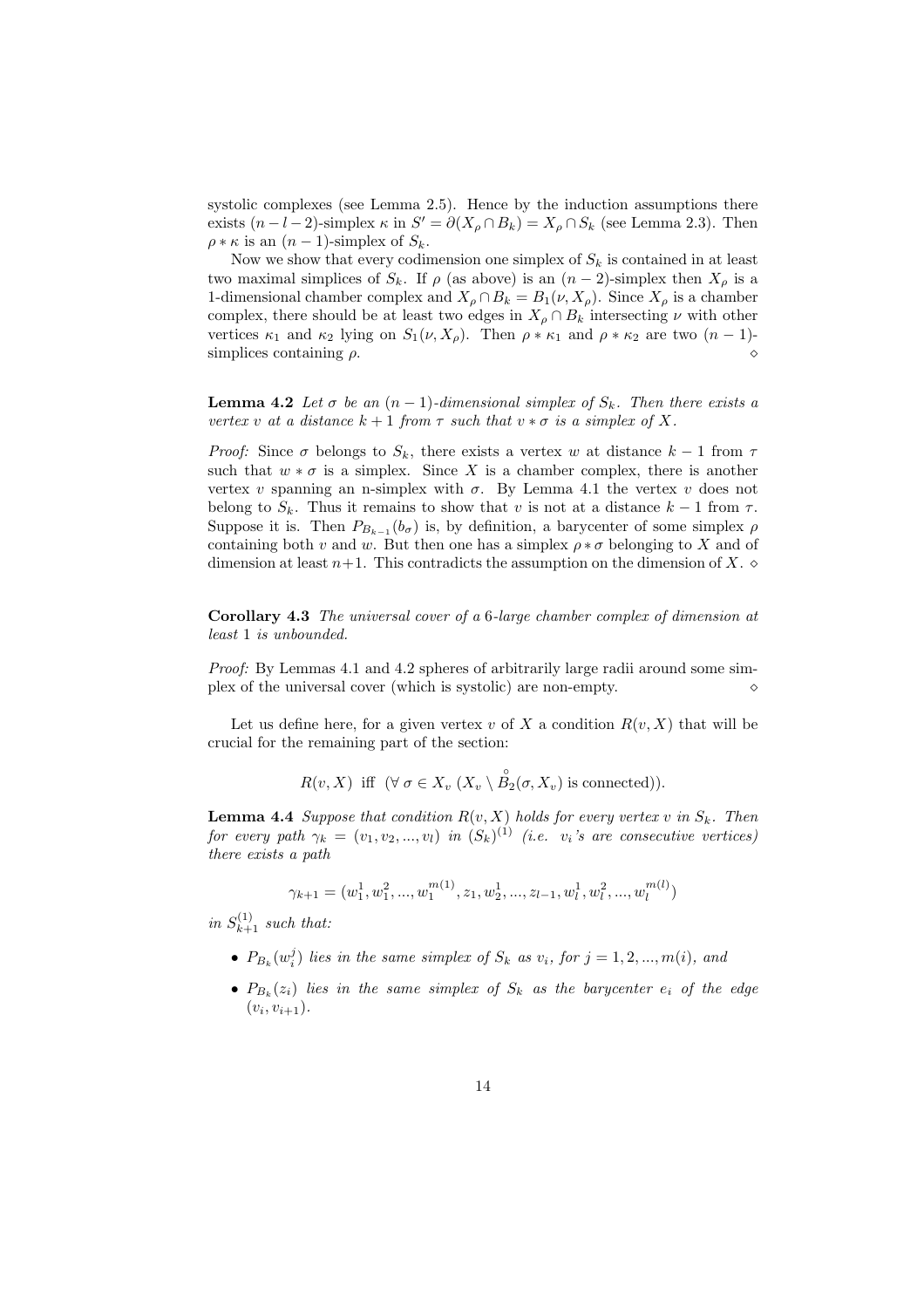*Proof:* By lemma 4.1, for every  $i = 1, 2, ..., l - 1$  there exists an  $(n - 1)$ -simplex  $\rho_i$  containing  $(v_i, v_{i+1})$ . By lemma 4.2 we can find vertices  $z_i$  in  $S_{k+1}$  such that  $z_i * \rho_i$  span a simplex in X. By the definition of  $P_{B_k}$  we have that  $P_{B_k}(z_i)$  lies at a distance not greater than 1 from  $e_i$ .

Observe that  $z_i$  belongs to  $(X_{v_i} \setminus \overset{\circ}{B_2}(\sigma_i, X_{v_i})) \cap (X_{v_{i+1}} \setminus \overset{\circ}{B_2}(\sigma_{i+1}, X_{v_{i+1}})),$  where  $\sigma_j = X_{v_j} \cap B_{k-1}(\tau, X)$ . Hence, by  $R(v_{i+1}, X)$ , one can connect  $z_{i-1}$  and  $z_i$  by  $(w_i^1, w_i^2, ..., w_i^{m(i)})$ . Since by definition  $P_{B_k}(w_i^j) \in B_1(v_i, S_k)$  we conclude these projections are as desired. <br>  $\diamond$ 

**Lemma 4.5** Let  $S_k$  be connected and let condition  $R(v, X)$  hold for every vertex  $v \in (S_k)^{(0)}$ . Then  $S_{k+1}$  is connected.

*Proof:* Let  $w, z \in (S_{k+1})^{(0)}$  and let  $\mu$  and  $\nu$  be the two maximal simplices of  $S_k$ containing, respectively,  $P_{B_k}(w)$  and  $P_{B_k}(z)$ . Choose vertices w' of  $\mu$  and z' of  $\nu$  and a path  $\gamma_k$  in  $(S_k)^{(1)}$  joining w' and z'. Then by the above lemma there exists a path  $\gamma_{k+1} = (v_1, ..., v_l)$  in  $(S_{k+1})^{(1)}$  such that  $v_1 \in X_{w'} \setminus \overset{\circ}{B_2}(\sigma_{w'}, X_{w'})$  and  $v_l \in X_{z'} \setminus \overset{\circ}{B_2}(\sigma_{z'}, X_{z'})$  for appropriate  $\sigma_{w'}$  and  $\sigma_{z'}$  (i.e. as in Lemma 2.3). Since also  $w \in X_{w'} \setminus \overset{\circ}{B}_2(\sigma_{w'}, X_{w'})$  and  $z \in X_{z'} \setminus \overset{\circ}{B}_2(\sigma_{z'}, X_{z'})$  by condition  $R(v, X)$  we can extend γ<sup>k</sup>+1 to a path connecting w and z. ⋄

**Theorem 4.6** Let  $X$  be a locally finite systolic chamber complex of dimension greater than one. Suppose that  $R(v, X)$  holds for almost every vertex  $v \in X$  (i.e. for all but finitely many). Then  $X$  is not simply connected at infinity. Moreover, if  $G$  acts properly and cocompactly on  $X$  then  $G$  is semistable at infinity.

*Proof:* We show  $X$  is not simply connected at infinity, arguing by contradiction. Assume X is simply connected at infinity. Let  $\tau \in X^{(0)}$ . Let  $N \in \mathbb{N}$  be such that for every vertex  $v \in X \setminus \overset{\circ}{B_N}$  condition  $R(v, X)$  holds. By simple connectedness at infinity there exists a natural L such that every loop in  $X \setminus B_{N+L}^{\circ}$  is contractible in  $X \setminus \overset{\circ}{B_N}$ . Since  $S_N$  is a full subcomplex of X, it is 6-large. It is also finite. But by Corollary 4.3 its universal cover (i.e. a systolic complex) is infinite hence  $S_N$  is not simply connected and we can find a closed path  $\gamma_N$  in  $(S_N)^{(1)}$  which is homotopically non-trivial in  $S_N$ . Observe that, by Lemma 4.4, we can find a closed path  $\gamma_{N+1} \in (S_{N+1})^{(1)}$  such that  $P_{B_N}(\gamma_{N+1})$  is homotopic to  $\gamma_N$  in  $S_N$ . Since  $P_{B_N}$  is a deformation retraction (see 2.4) we obtain that  $\gamma_{N+1}$  is homotopic to  $\gamma_N$ within  $B_{N+1} \setminus \overset{\circ}{B_N}$ . Continuing this process we can find a closed path  $\gamma_{N+L}$  in  $(S_{N+L})^{(1)}$  such that it is homotopic to  $\gamma_N$  within  $B_{N+L} \setminus \overset{\circ}{B_N}$  and is homotopically trivial within  $X \setminus B_{N+L}^{\circ}$  by assumptions on L. But then  $\gamma_N$  is homotopic in  $S_N$ to  $P_{B_N}(\gamma_{N+L})$  which is homotopically trivial within  $S_N$ . But this contradicts the choice of  $\gamma_N$ .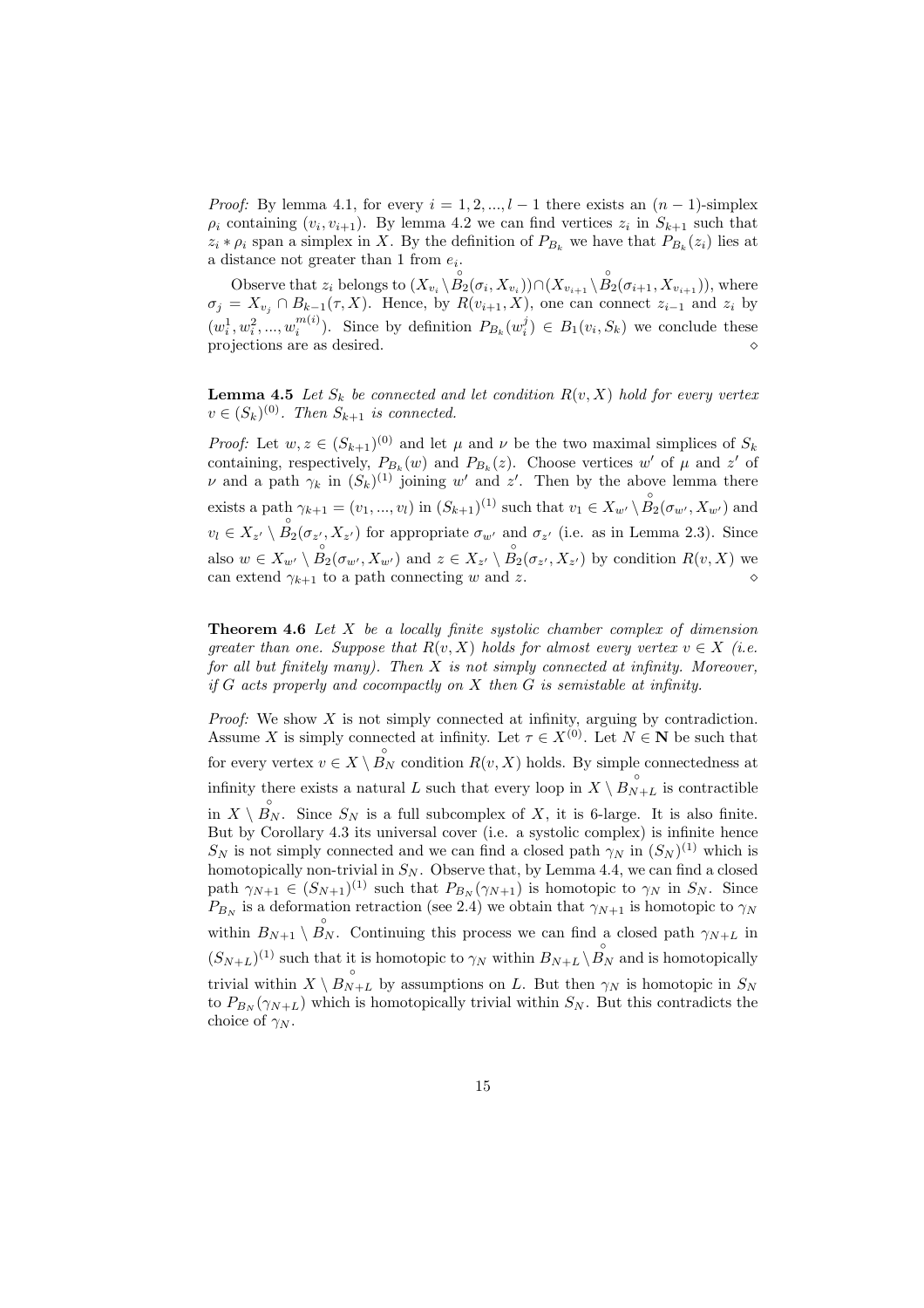To see that  $G$  is not simply connected at infinity observe that  $G$  acts properly discontinuously, cocompactly and rigidly on the barycentric subdivision of  $X$  (see Section 2.3).

For semistability take a filtration  $(B_k)_{k=0}^{\infty}$  of X (see Section 2.4) and a suitable ray  $\omega : [0, +\infty) \to X$  such that  $P_{B_k}(\omega(k)) = \omega(k-1)$  (this can be done by taking a sequence  $(x_k)_{k=0}^{\infty}$  of points such that  $x_k \in S_k$  then considering their projections on spheres  $S_i$  which are compact and getting the desired sequence by a diagonal argument taking accumulation points of projections on  $S_i$ 's). Observe that  $X' - c B_k$ (we take a barycentric subdivision  $X'$  of X to make action of G rigid) is homotopically equivalent to  $X \setminus \overset{\circ}{B_k}$  and hence to  $S_{k+1}$ . Given  $k \ge N$  (N as above) and an element  $g \in \pi_1(X -_{c} B_k, \omega(k)) = \pi_1(S_{k+1}, \omega(k))$  choose a path  $\gamma$  in  $(S_{k+1})^{(1)}$ representing g. Then by the above construction for any  $L = 0, 1, 2, ...$  one can find a closed path  $\gamma_L$  in  $(S_{k+L+1})^{(1)}$  such that  $P_{B_{k+1}}(\gamma_L)$  is homotopic to  $\gamma$  in  $S_{k+1}$ . Hence if  $g_L$  is an element of  $\pi_1(S_{k+L+1}, \omega(k+L)) = \pi_1(X - E_{k+L}, \omega(k+L))$ represented by  $\gamma_L$  (using connectedness of  $S_{k+L+1}$  by Lemma 4.5) we have that  $(P_{B_{k+1}})_{*}(g_L) = g$  and that the map  $\pi_1(X - cB_{k+L}, \omega(k+L)) \to \pi_1(X - cB_k, \omega(k))$ induced by the inclusion is surjective. This shows  $G$  is semistable at infinity.

The next lemma gives a condition which helps to prove the condition  $R(v, X)$ in some cases—see e.g. Section 5.

**Lemma 4.7** Let X be a 6-large chamber complex such that  $X_{\kappa}$  is connected for every simplex  $\kappa$  of codimension greater than one in X and  $X_{\sigma} \setminus \overset{\circ}{B_2}(\rho, X_{\sigma})$  is connected for every codimension two simplex  $\sigma$  of X and every simplex  $\rho$  of its link  $X_{\sigma}$ . Then  $R(v, X)$  holds for every vertex v of X.

*Proof:* We will proceed by induction on  $n = \dim(X)$ .

For  $n = 2$  the assertion is clear since codimension two simplices are just vertices. Assume we proved the lemma for  $n \leq k$ . Let  $\dim(X) = k+1$ . Take a vertex v of X and consider its link  $X_v$ . It has dimension k. Observe that if  $\alpha$  is a codimension l simplex of  $X_v$  then  $\beta = \alpha * v$  is a codimension l simplex of X and  $(X_v)_{\alpha} = X_{\beta}$ . Hence by the induction assumptions for every vertex w of  $X_v$  condition  $R(w, X)$ holds.

Take a simplex  $\omega$  of  $X_v$ . Since  $\omega = S_0(\omega, X_v)$  is connected we have by Lemma 4.5, Lemma 2.5 and by the fact that  $X_v$  is 6-large (as a full subcomplex of X) that also  $S_1(\omega, X_v)$  and  $S_2(\omega, X_v)$  are connected. Take two vertices t and s of  $X_v \setminus \overset{\circ}{B_2}(\omega, X_v)$ . Since, by assumptions  $X_v$  is connected there exists a path in  $(X_v)^{(1)}$  joining them. If this path misses  $S_2(\omega, X_v)$  it joins these vertices in  $X_v \setminus \overset{\circ}{B_2}(\omega, X_v)$ . If not we can replace it (using connectedness of  $S_2(\omega, X_v)$ ) by a path in  $X_v \setminus \overset{\circ}{B_2}(\omega, X_v)$ . Hence we have the conclusion.  $\diamond$ 

**Corollary 4.8** Let  $X$  be locally finite systolic chamber complex of dimension above one. If  $X_{\kappa}$  is connected for every simplex  $\kappa$  of codimension greater than one in X and  $X_{\sigma} \setminus \overset{\circ}{B_2}(\tau, X_{\sigma})$  is connected for every codimension two simplex  $\sigma$  of X and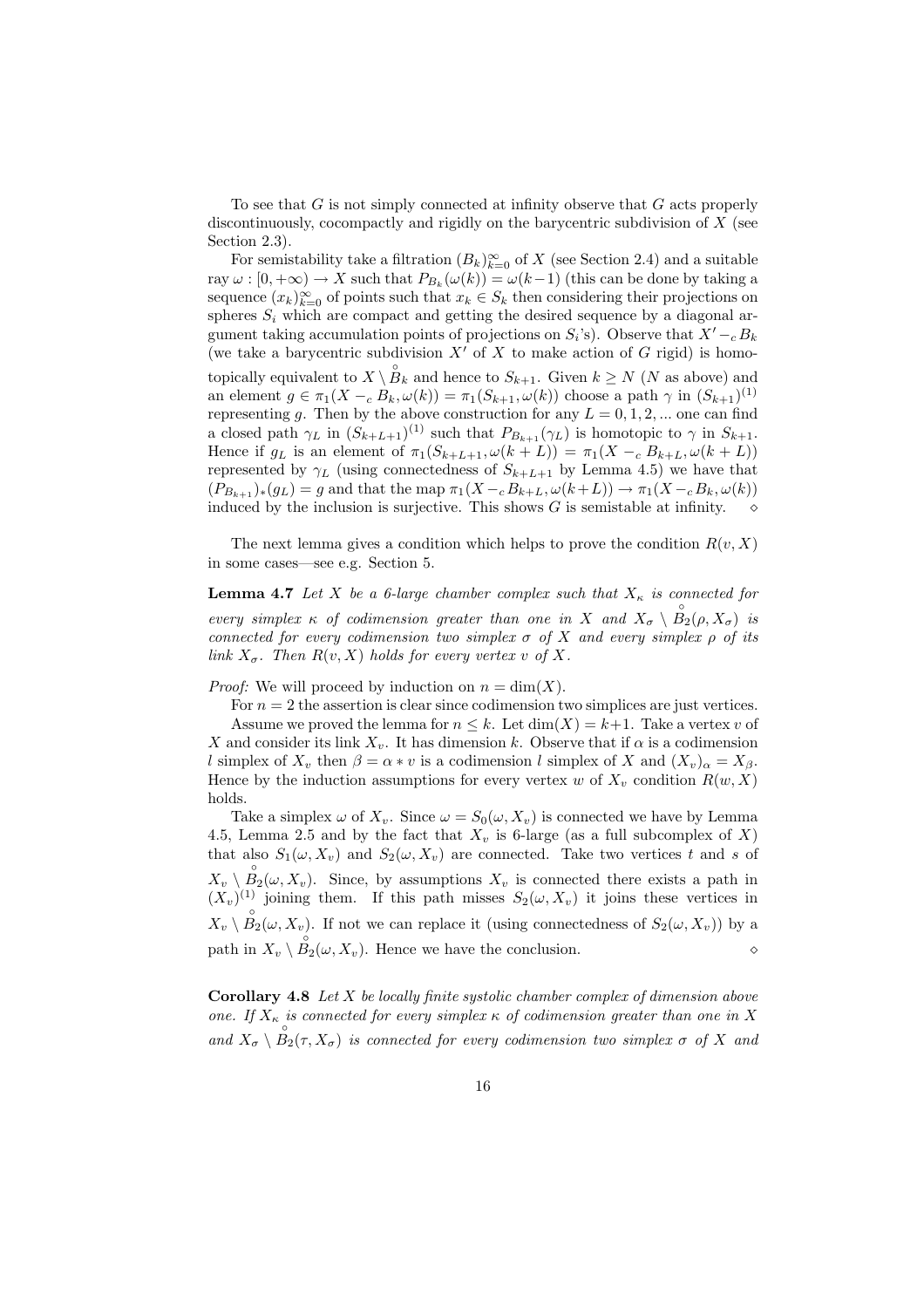every simplex  $\tau$  of its link  $X_{\sigma}$  then X is not simply connected at infinity and every group acting properly and cocompactly on X is semistable at infinity.

Remark. Observe that it follows from the proof of Lemma 4.7 that it is enough to have the above assumptions only for almost every codimension two simplex  $\sigma$ similarly as in Theorem 4.6

Corollary 4.9 Locally finite normal systolic pseudomanifolds are one-ended and are not simply connected at infinity. Groups acting on them cocompactly and properly are one–ended, semistable at infinity and do not split as amalgamated products or as HNN extensions over finite groups.

*Proof:* Let X be a locally finite normal systolic pseudomanifold. Let  $\sigma$  be an l-simplex of X, for  $l > 2$ . Then  $\partial \sigma$  is connected and by Lemma 4.5 every sphere  $S_i(\sigma, X)$  is connected. Thus X has one end.

As for semistability at infinity observe that one dimensional link of a normal pseudomanifold is a circle. Hence it satisfies the assumptions of the preceding corollary.

By Stallings theorem ([S]) if a finitely generated group has one end then it does not split as an amalgamated product or an HNN extension over a finite group.  $\diamond$ 

Remark. Systolic groups acting geometrically on normal pseudomanifolds constructed in [JS1] are the only systolic groups of cohomological dimension greater then two known to us at the moment.

Example. We give an example of a 2-dimensional systolic normal chamber complex  $X$  which is simply connected at infinity. It shows we cannot delete condition  $R(v, X)$  from the assumptions of Theorem 4.6. Let  $(A, a, b, r)$  denote the quadruple consisting of:

- A - a closed Euclidean half-plane (i.e.  $\{(x, y) \in \mathbb{R}^2 : y \ge 0\}$ ) triangulated by regular triangles,

 $-a - a$  vertex (of triangulation) in the interior of  $A$ ,

 $- b - a$  vertex on the boundary  $\partial A$ ,

-  $r$  - a closed geodesic ray in  $A^{(1)}$  starting from a.

Let  $(A_i, a_i, b_i, r_i)_{i=1}^{\infty}$  be a sequence of quadruples isomorphic to  $(A, a, b, r)$ . We will construct  $X$  recursively by "gluing consecutive quadruples". More precisely let  $X_1 = A_1$ . Having  $X_k$  we find the lowest index  $i_k \leq k$  such that  $b_{i_k}$  belongs to a boundary edge  $e_k$  of  $A_{i_k}$  (viewed as a subspace of  $X_k$ ) that does not belong to any triangles of  $A_j$  (viewed as a subspace of  $X_k$ ), for  $j \neq i_k$ ,  $j \leq k$ . Then  $X_{k+1} = X_k \cup_{\psi_k} A_{k+1}$ , where  $\psi_k : r_{k+1} \to A_{i_k}$  sends isometrically  $r_{k+1}$  to a closed half-line  $\bar{r}_{k+1}$  of  $\partial A_{i_k}$  starting at  $b_{i_k}$  and containing  $e_k$ . If one defines a map  $\phi_k : X_{k+1} \to X_k$  so that  $\phi_k(A_{k+1}) = \bar{r}_{k+1}$  and as identity on  $X_k \subset X_{k+1}$  then  $(X_i, \phi_i)_{i=1}^{\infty}$  is an inverse sequence and we set  $X = \text{inv }\text{lim}(X_i, \phi_i)$ .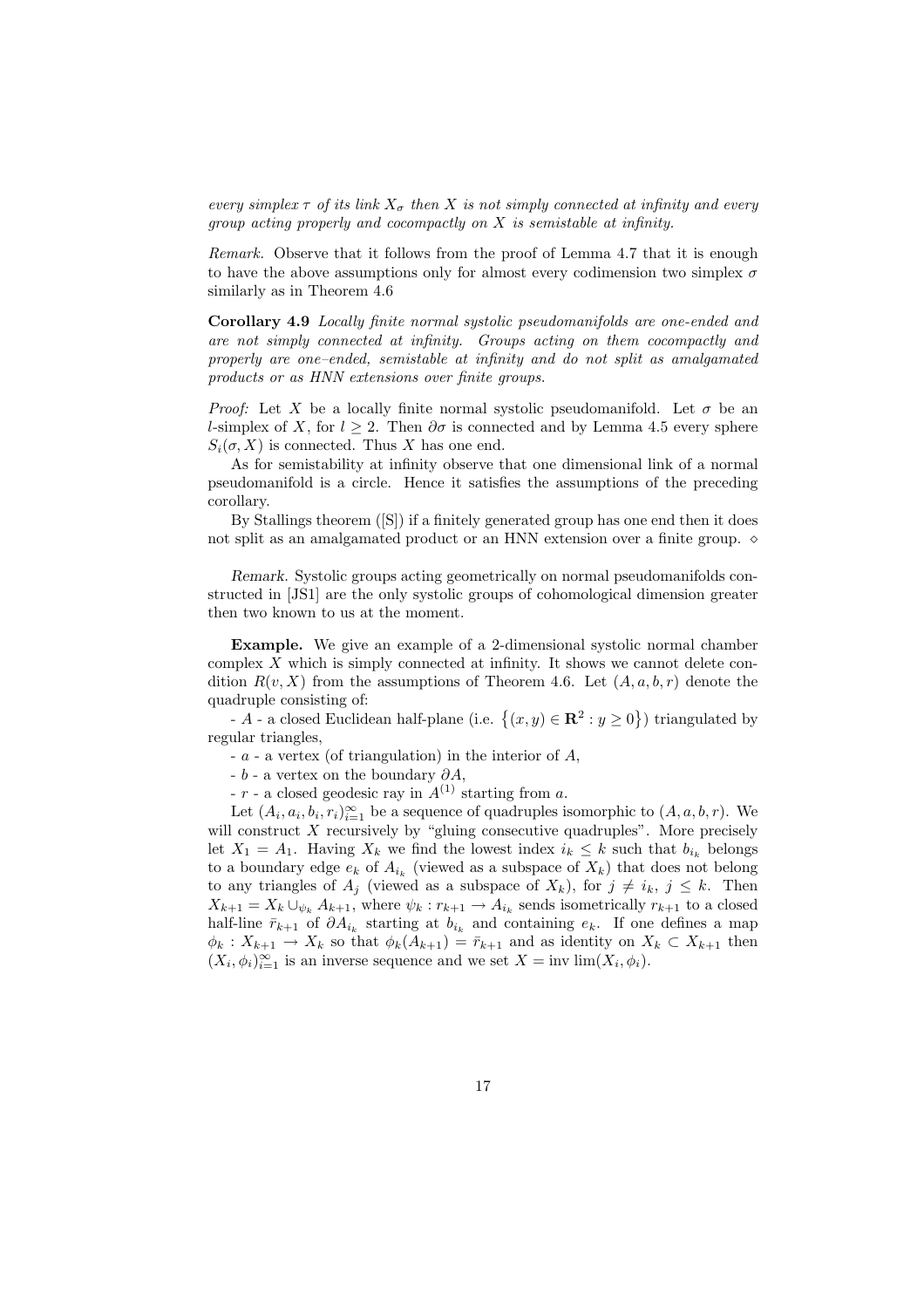

Topology of  $X_{11}$ 

It is clear that  $X$  is a locally finite 2- dimensional normal systolic chamber complex. Since every  $A_i$  is contractible and we "glue them along rays" we obtain that  $X$  is contractible. Then it can be easily observed that  $X$  is simply connected at infinity. Observe that the assumptions of Theorem 4.6 (i.e. the condition  $R(b_i, X)$  are not satisfied for vertices  $b_i$  in X. Note that there is no geometric group action on X.

Question. Are one-ended systolic groups semistable at infinity ?

### 5 Extra-tileable simplices of groups

Besides groups acting geometrically on trees and on 2-dimensional systolic complexes the only other systolic groups known to us at the moment are the ones constructed in [JS1] as fundamental groups of locally 6-large and locally extratilable simplices of groups (see the comment after Proposition 2.7 in Section 2).

In this section we show the latter groups are one–ended and semistable at infinity, provided groups associated with codimension one faces are nontrivial. Let G be a locally 6-large and locally extra-tilable simplex of groups, as constructed in Proposition 19.1 of [JS1] and let  $\Delta$  be the underlying simplex. Assume that groups associated with codimension one faces of  $\Delta$  are nontrivial. In view of Corollary 4.8 it is enough to show that the universal development  $\mathcal G$  of  $\mathcal G$  (which exists by Proposition 2.6) is a locally finite systolic chamber complex such that its links of dimension above 0 are connected and complements of open balls of radius 2 in 1-dimensional links of  $\tilde{\mathcal{G}}$  are connected. The argument below was supplied by J. Świątkowski.

We refer to the construction made in [JS1], Section 19, and use notation introduced there. See also Section 2 above.

By Proposition 17.1 (5) of [JS1] (compare also [BriH]) the universal development  $\tilde{\mathcal{G}}$  is a union of its top-dimensional simplices and, by our assumption, the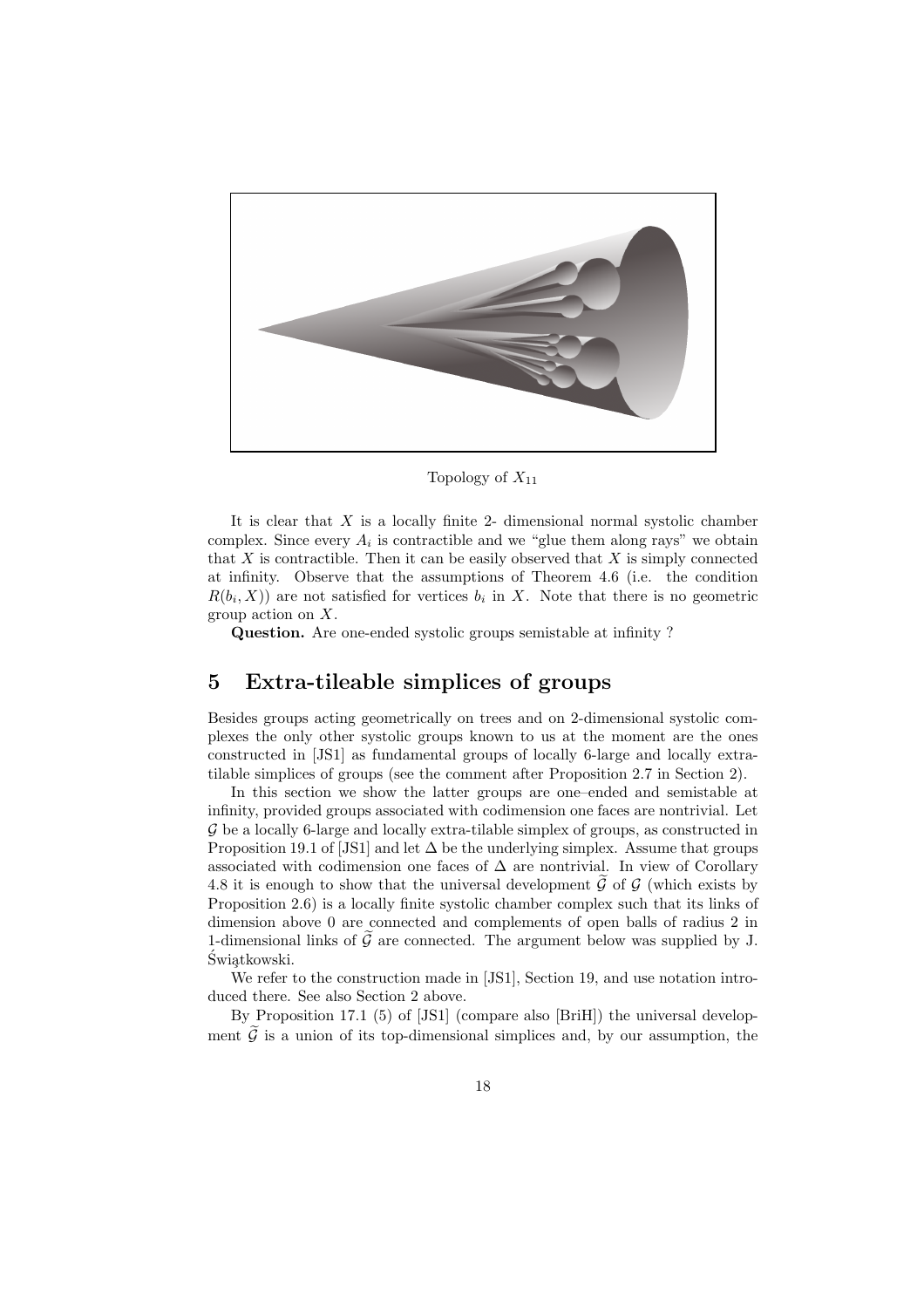groups  $G_{\sigma}$  (compare Section 2) are non-trivial, for all codimension one faces  $\sigma$ of  $\Delta$ . Hence  $\tilde{\mathcal{G}}$  is a chamber complex. By Proposition 19.1 of [JS1] it is locally 6-large and hence—because it is simply connected—systolic. It is locally finite by Proposition 19.1 (3) of [JS1], because the groups  $G_{\sigma}$  are finite, for all faces  $\sigma$  of  $\Delta$ (by the proof of Proposition 19.1 of [JS1]). By construction (the proof of Proposition 19.1 of [JS1]), for every face  $\sigma$  of  $\Delta$  the canonical morphism  $i_{\sigma} : \mathcal{G}^{\sigma} \to G_{\sigma}$ is surjective (meaning  $G_{\sigma}$  is generated by the union of images of  $i_{\sigma}$ 's). Hence, by Proposition 17.1 (6) of [JS1], links in  $\tilde{\mathcal{G}}$  are gallery connected.

Now, we show that complements of open balls of radius 2 in 1-dimensional links of  $\hat{G}$  are connected. Let  $\sigma$  be a codimension 2 face of  $\Delta$  and s, t be the two codimension 1 faces containing  $\sigma$ . Then the groups  $G_s$ ,  $G_t$  and  $G_\Delta$ , form a segment of groups  $\mathcal{G}^{\sigma}$  over the link  $\Delta_{\sigma}$  which is extra-tilable, by local extra-tilability of  $\mathcal{G}$ . The link of a codimension two simplex of the universal development  $\mathcal G$  of  $\mathcal G$  lying over  $\sigma$  is constructed as follows (cf. Corollary 18.6 in [JS1]). In the tree  $\widetilde{\mathcal{G}}^{\sigma}$  (the universal development of  $\mathcal{G}^{\sigma}$  take a ball  $B = B_k([\Delta_{\sigma}, 1], \widetilde{\mathcal{G}}^{\sigma})$  of radius  $k = 6$ . Let  $H_B$  be the subgroup of the direct limit  $\widehat{\mathcal{G}}^{\sigma}$  of  $\mathcal{G}^{\sigma}$  for which B is a strict fundamental domain. Such a subgroup exists by Proposition 2.7. The 1-dimensional link we look for, is of the form  $N\backslash \widetilde{\mathcal{G}}^{\sigma}$ , for some finite index normal subgroup N of  $H(B)$ . The image  $p(B) \subset N \backslash \widetilde{\mathcal{G}}^{\sigma}$  of B is a strict fundamental domain for the action of a finite group  $H_B/N$  on  $N\backslash \widetilde{\mathcal{G}^{\sigma}}$ , where  $p : \widetilde{\mathcal{G}^{\sigma}} \to N\backslash \widetilde{\mathcal{G}^{\sigma}}$  is the quotient map.

We show that  $A := (N \setminus \widetilde{\mathcal{G}^{\sigma}}) \setminus p(\overset{\circ}{B_2}([\Delta_{\sigma}, 1], \widetilde{\mathcal{G}^{\sigma}}))$  is connected. Then  $(N \setminus \widetilde{\mathcal{G}^{\sigma}}) \setminus$  $p(\overset{\circ}{B_2}([\Delta_\sigma,g],\widetilde{\mathcal{G}}^{\sigma}))$  is connected for every  $g\in\widehat{\mathcal{G}^{\sigma}}$  since  $N\backslash\widehat{\mathcal{G}^{\sigma}}$  acts transitively on the set of top-simplices of the link  $N\backslash \widetilde{\mathcal{G}}^{\sigma}$ . We show that every two points  $x, y \in A$ can be connected by a path in A. Consider first the case when  $x \in A \setminus p(B)$ and  $y \in A \cap p(B)$ . Consider the Cayley graph  $(H_B/N, S)$  where S is the set of generators defined as follows

$$
s \in S
$$
 iff  $p(B) \cap s(p(B)) \neq \emptyset$ .

This set generates  $H_B/N$  due to connectedness of B and  $N\backslash \widetilde{\mathcal{G}}^{\sigma}$ . Find a path in  $A \cap p(B)$  joining y with  $y_0 \in p(\partial B)$ . Let  $1 \neq s \in T$  be such that  $y_0 \in s(p(B))$ . It is a general easy fact that the complement of a vertex (in particular, the complement of the vertex corresponding to 1) in any Cayley graph of a finite group is connected. Hence if  $k \in H_B/N$  is such that  $x \in k(p(B))$  we can find a sequence  $s, s_1, ..., s_l \in S$ such that  $ss_1...s_l = k$  and  $ss_1...s_i \neq 1$ , for  $i = 1, 2, ..., l$ . Then  $ss_1...s_i(p(B)) \subset A$ , for  $i = 1, 2, ..., l$ . For  $i = 1, 2, ..., l - 1$  and  $y_i = ss_1...s_{i-1}(p(B)) \cap ss_1...s_i(p(B))$ we can find a path in  $ss_1...s_{i-1}(p(B))$  connecting  $y_{i-1}$  and  $y_i$  for  $i < l$  and a path in  $k(p(B))$  connecting  $y_{l-1}$  and x. Concatenation of those paths is a path in A connecting x and y. If  $x, y \in A \cap p(B)$ , then we can find a vertex  $z \in A \setminus p(B)$ and connect  $x$  and  $y$  with  $z$ .

Similarly for  $x, y \in A \setminus p(B)$ . Thus A is connected.

The proof that  $\widetilde{\mathcal{G}}^{\sigma}/N \setminus p(\overset{\circ}{B_2}([z,1], \widetilde{\mathcal{G}}^{\sigma}))$  is connected for a vertex z of  $\Delta_{\sigma}$  is similar.